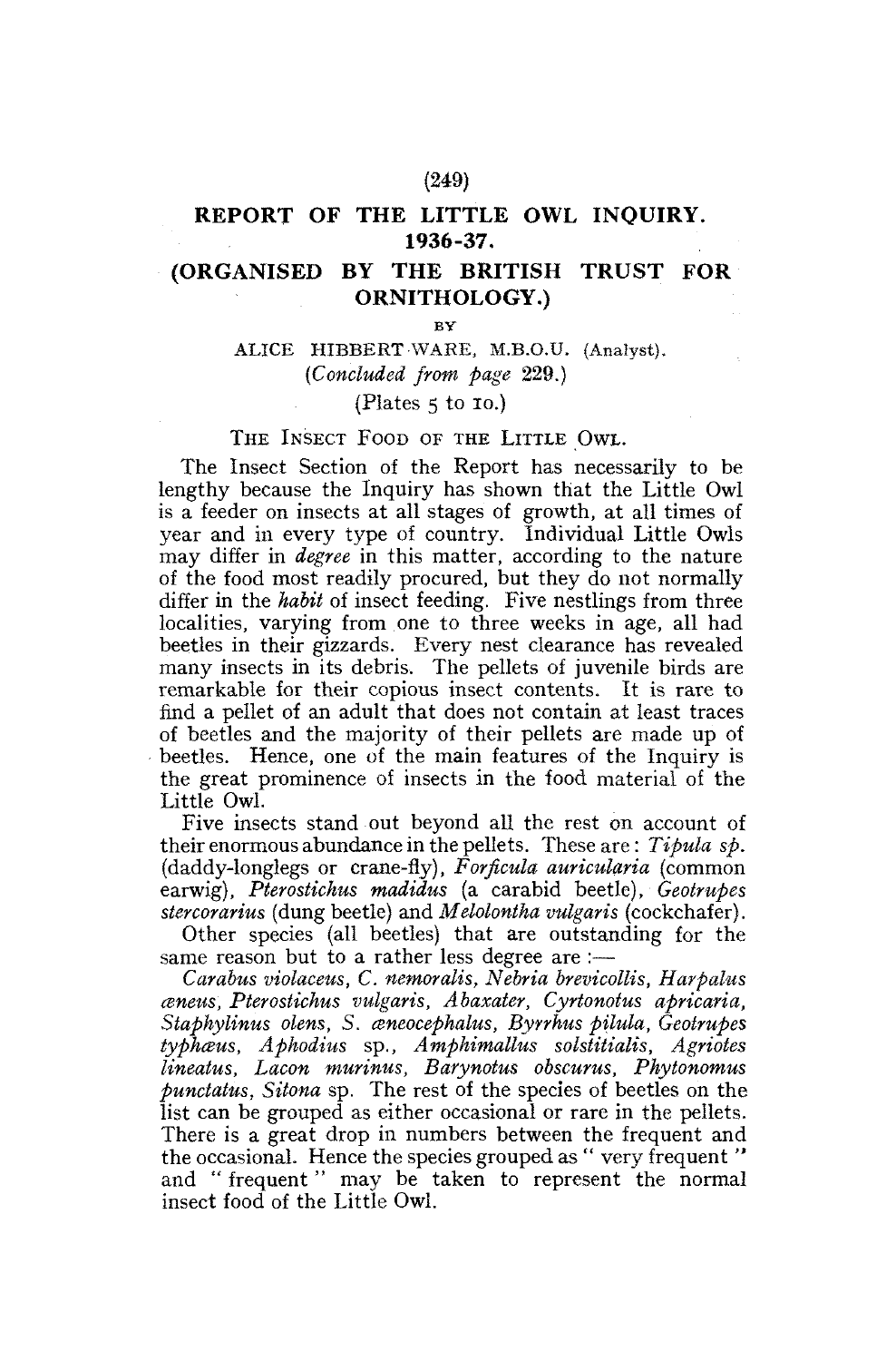The occasional species are mostly those that are either found in moderate numbers locally *(e.g., Leucanus cervus*  in Surrey) or that occur anywhere provided that conditions of life are suitable *{e.g., Necrophorus humator,* where carrion is obtainable). The species marked as " rarely found " are undoubtedly picked up, as it were by chance *{e.g., Cicindela campestris).* In this way a few really rare species have been identified (e.g., Procas armillatus and Meloe rugosus). The latter had not been found in Britain for many years till the Little Owl picked it up. The Little Owl is certainly a good entomologist.

#### TABLE 9.

CONTENTS OF SOME LITTLE OWL PELLETS.

A. Single typical pellets.

B. Single pellets specially rich in insects.

SPRING.

- A. Bricket Wood, Herts.
	- 8 *Pterosiichus madidus.*
	- 2 other carabids.
	- 2 *Forficula auricularia.*
- B. Powys, Carmarthen.
	- 6 *Abax ater.*
	- *l Leistus spinibarbis.*
	- 2 *Calathus fuscipes.*
	- 2 *Geotrupes* sp.
	- t *Byrrhus pilula.*
	- *I* Staphylinus aneocephalus.
	- i *Agriotes lineatus.*
	- I *Curculionid* (weevil).
	- 2 *Forficula auricularia.*

#### AUTUMN.

- A. Shaugh, Devon. Pellet crammed with eggs of *Tipula* sp.
	- Also contained :—
	- II Carabids (small).
		- I *Byrrhus pilula.*
	- 1 *Necrophorus humator.*
	- 2 *Forficula auricularia.*
- B. Seaford, Sussex.
	- 6 *Pterostichus madidus.*
	- 6 Other carabids.
	- 1 *Stapkylinus olens,*
	- *2 Geotrupes,* sp.
	- 343 *Forficula auricularia (i.e.,* 686 "pincers").
- A. Longstanton, Cambs. 8 *Pterosiichus madidus.* 
	- 4 other carabids (small).

SUMMER.

- i *Stapkylinus olens.*
- i *Geotrupes stercomrius.*
- 3 *Forficula auricularia.*
- B. Seaford, Sussex.
- (a) 3 *Pterosiichus madidus.* 
	- I *Harpahts csneus.*
	- 2 *Carabus violaceus.*
	- I *Byrrhus pilula.*
	- *i Lacon murinus.*
	- 4 *Otiorrhynchus clavipes.*
	- 19 *Forficula auricularia.*
- (b) From same locality. 16 *Melolontha vulgaris* 
	- (heads and legs only). I Carabid.
	- i *Otiorrhynchus clavipes.* 
		- WINTER.
- A. Bretton Park, Yorks.
	- 7 Carabids (small).
		- 2 *Stapkylinus aneocephalus.*
	- 2 *Agriotes lineatus.*
	- i *Curculionid* (weevil).
- B. Laugharne, Carmarthen.
	- 4 Carabids.
	- 2 *Geotrupes stercorarius.*
	- *2 Stapkylinus aneocephalus.*
	- 23 *Curculionids.*
	- (chiefly *Sitona* sp.).
	- 46 *Forficula auricularia.*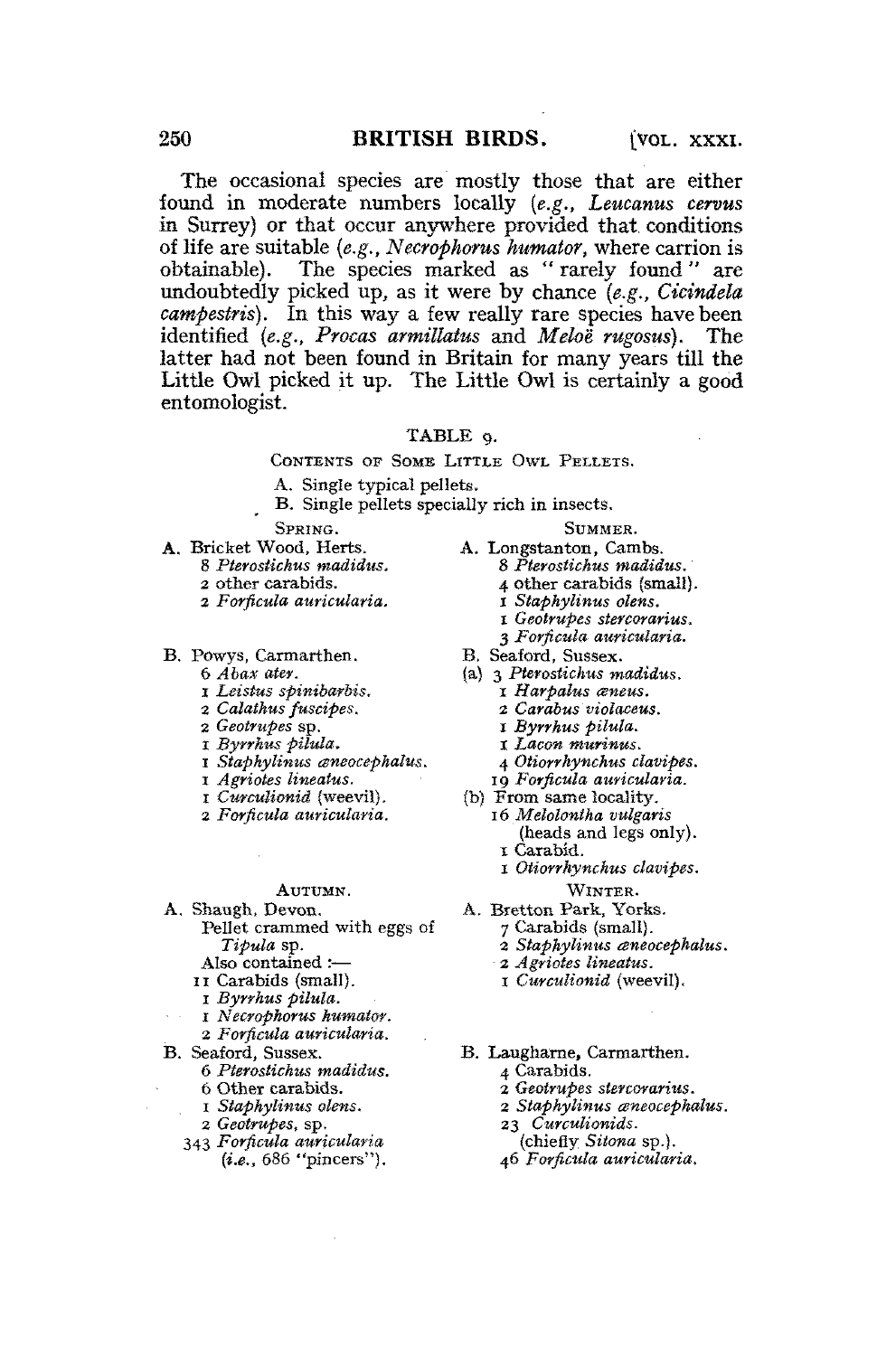Coleoptera, with their insoluble chitinous parts, lend themselves to very perfect preservation. Even when very much pulverized it was generally possible to identify them, though sometimes impossible to arrive at the full number present. Hence, strange though it may seem from the immense numbers recorded, the Coleoptera are, in fact, understated in the numerical reckonings.

With most members of other orders of insects it was found impossible to make a definite count, as soft-bodied insects, such as moths and craneflies, were usually completely comminuted. Hence the analyst had to depend chiefly on Hence the analyst had to depend chiefly on indestructible traces such as scales, eggs, etc., for the identification of the pulverized insect. The pincers of earwigs, however, provided a sure method of reckoning for that insect.

Table 9, showing samples of pellet contents, gives an idea of the richness of their insect remains. It is also clear from these analyses that one or two species usually preponderate in number over the rest of the species represented. In fact, one species of insect frequently dominates the pellets from any one site for several weeks. A correct estimate can therefore probably be made of the seasonal appearance, increase, peak point, diminution and disappearance of an abundant species by means of an examination of a series of pellets. This has been corroborated by observations made on live insects at the same time that pellets containing remains of the same species in large numbers were being found.

| <b>TABLE</b><br>TΩ. |
|---------------------|
|---------------------|

SEASONAL ABUNDANCE OF THE INSECTS MOST COMMONLY FOUND IN LITTLE OWLS' FOOD DURING ONE YEAR.

|                                        |           | Winter           | Spring            | <i>Summer</i>     | Autumn            | Total for<br>Year                    |
|----------------------------------------|-----------|------------------|-------------------|-------------------|-------------------|--------------------------------------|
|                                        |           | (244<br>Pellets) | (760)<br>Pellets) | (782)<br>Pellets) | (163)<br>Pellets) | (2, 417)<br>Pellets)<br>See<br>Note. |
| Forficulidæ<br>(Earwigs)               | $\ddotsc$ | 1,577            | 1,283             | 563               | 6,794             | 10,217                               |
| Carabidæ                               | $\ddotsc$ | 292              | 1,143             | 2,740             | 2.862             | 7,037                                |
| Staphylinidæ<br>(Rove beetles)         | $\cdots$  | 972              | 727               | 190               | 1,584             | 3,473                                |
| Curculionida<br>(Weevils)              | $\cdots$  | 170              | 883               | 293               | 231               | 1,577                                |
| Elateridæ<br>(Click beetles)           | .         |                  | 254               | 33 <sup>T</sup>   | 55                | 640                                  |
| Scarabæidæ (Geotrupes)<br>(Dor-Beetle) |           | 118              | 476               | 443               | 706               | 1,743                                |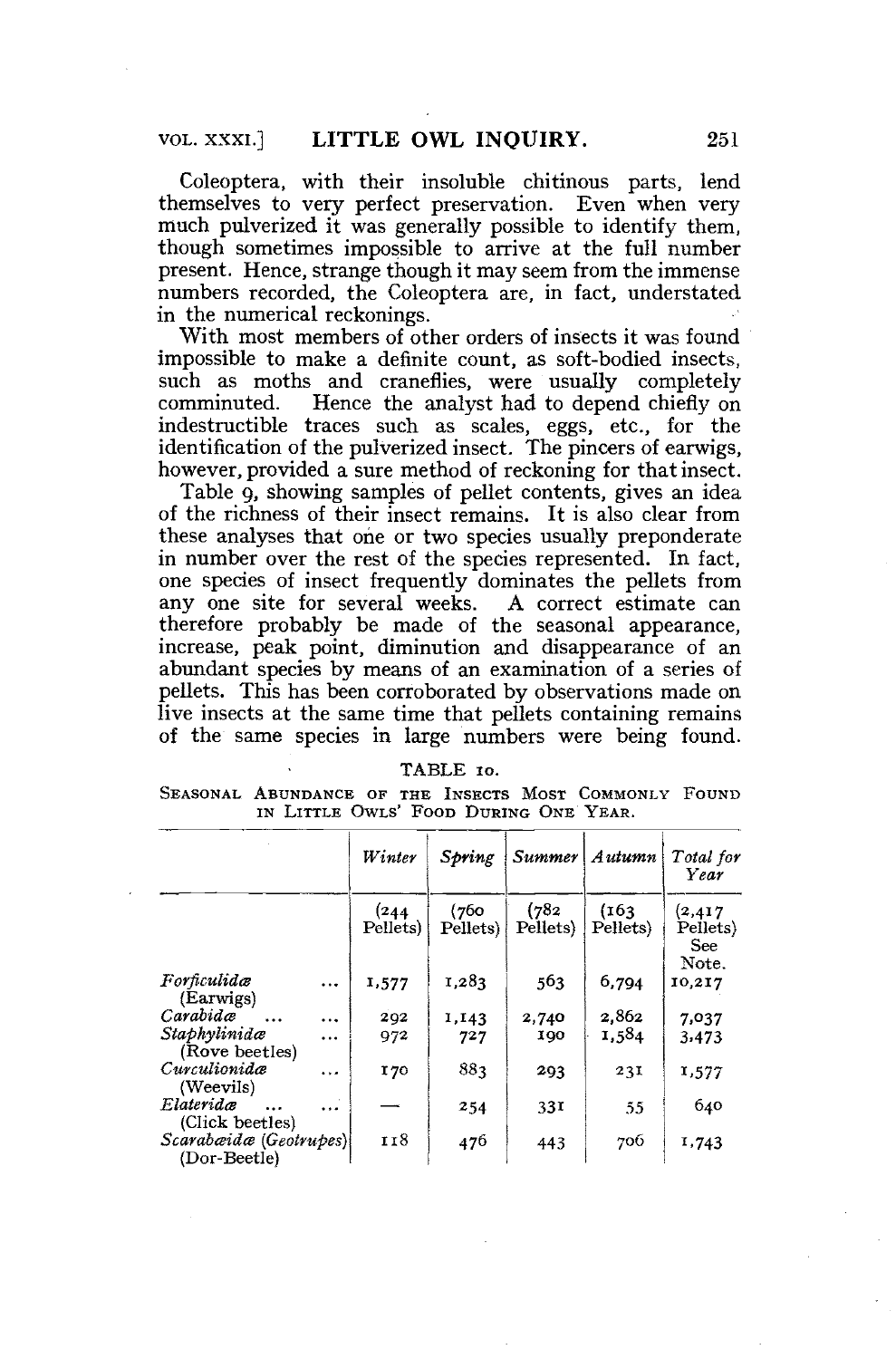|                        |          | Winter   | Spring   | Summer Autumn |          |  |
|------------------------|----------|----------|----------|---------------|----------|--|
|                        |          | (244     | (760)    | (782)         | (631)    |  |
|                        |          | Pellets) | Pellets) | Pellets)      | Pellets) |  |
| Forficulidæ            | $\cdots$ | 646      | 168      | 72            | 1,076    |  |
| Carabidae              |          | 116      | 150      | 350           | 453      |  |
| Staphylinidæ           | $\cdots$ | 398      | 95       | 24            | 251      |  |
| Curculionidæ           | $\cdots$ | 69       | 116      | 37            | 36       |  |
| Elateridæ              | $-0.00$  |          | 33       |               |          |  |
| Scarabæidæ (Geotrupes) |          | 48       | 62       | $^{42}_{56}$  | II       |  |

AVERAGE NUMBER OF INSECTS FOUND IN IOO PELLETS. .

NOTE.—2,460 pellets were examined during a full year of the Inquiry. 43 of them were, however, obtained between February and May, 1937, (after these statistics had been drawn up) by observers who began their work in May instead of in February, 1936. This explains the apparent discrepancy in the number of pellets recorded elsewhere.

There can thus be no doubt that the Little Owl acts as a check on insects that are very abundant and easily obtained. This fact is clearly seen in Table 10 which shows the numerical rise and fall through the seasons of the insects most universally present in the pellets. Earwigs, for instance, diminished steadily in numbers from late spring till late summer, increasing suddenly with an enormous leap in early autumn. *Carabidae,* on the contrary, whilst abundant throughout the year, increased steadily through the summer months, reaching their maximum in autumn.

Two comments on these tables are necessary :—

(1) The *Melolonthidae* have not been included though cockchafers are among the most abundant insects eaten by the Little Owl. The reason is that their season is short. The " May bug " appears in small numbers in May, is extremely abundant in the food in June and July and disappears in August. Hence its numbers, however great, cannot compete with insects found throughout the year.

(2) Among the *Scarabæidæ*, Geotrupes (dor-beetle) only has been included. The reason is that *Aphodius,* another very frequent dung beetle is of very fragile consistency, consequently its remains, though identifiable, are frequently too comminuted for an accurate count. As a family, the *Scarabæidæ* would take a place much higher numerically than appears in the list for *Geotrupes* only.

INSECTS THAT OCCURRED ABUNDANTLY IN THE FOOD.

*Forficula auricnlaria* (common earwig) is at the top of the list as the commonest insect eaten by the Little Owl. Even in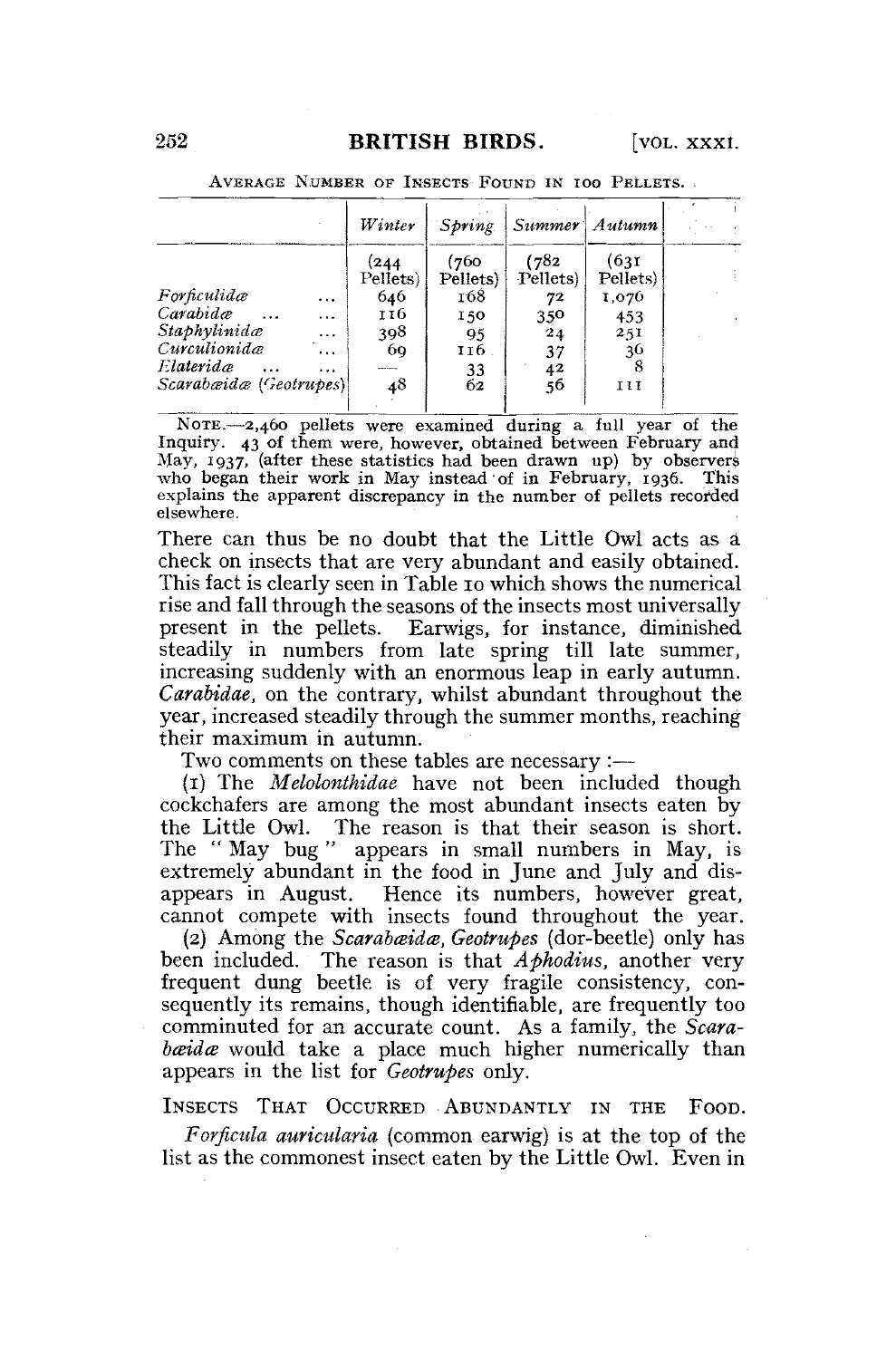May and June, when its members were diminishing till only one to ten had contributed to single pellets, large numbers still appeared locally, e.g., from 30 to 40 in single pellets from Looe (Cornwall), Longstanton (Cambs.) and Seaford (Sussex). By September these numbers had become the normal ones for all districts and were enormously exceeded in some of them. A plague of earwigs in 1935 at Seaford, for instance, was registered by the huge numbers still found in the pellets of 1936. The record number of 343 (686 pincers) in a single large pellet (1.6 gr.) has already been quoted. Other single pellets from Seaford during the autumn contained 255, 243, 181, 162, 128 earwigs respectively and many in October and November contained from 50 to 100. The insects appear to be taken direct from the ground since the pincers in the pellets were almost invariably buried in a matrix of soil or dung and pulverized earwigs.

*Pterostiehus madidus* was by far the most abundant species of the *Carabida*. In fact, there were very few consignments of material throughout the year that did not contain it. This beetle has already been referred to under " Nest Contents ". The most numerous of the rest of the smaller carabid beetles were *Pterostiehus vulgaris, Abax ater, Harpalus aneus, Nebria brevicollis* and *Cyrtonotus apricaria.* These were more locally represented than *P, madidus.* The large *Carabus violaceus* (violet ground-beetle) and *C. nemoralis* occurred in small numbers through the winter and spring and were somewhat abundant from May till October. Seven in one pellet was a record number for Ashford (Kent) on July 6tn.

Two species of the *Staphylinida* were found somewhat sparsely in the pellets from most districts but abundantly in pellets from open country, such as downs and sandhills. *Staphylinus olens* (devil's coach horse) occurring in small but steady numbers as a rule, rose to abnormal numbers in one locality—Seaford Downs—in October. The sender remarked: " No wonder, the beetle is running about everywhere." By far the most numerous species, however, was *Staphylinus mneocephalus.* From autumn to spring most of the pellets from open country contained it in considerable or even very large numbers, for example 82 in three and 212 in six pellets from Seaford (December) and 34 and 24 in single pellets from Laugharne (December). Yet the entomologists do not consider that this species is either very abundant or gregarious. But the Little Owl apparently knows how to find it.

*Scarabæidæ.* There were very few pellets and nests that did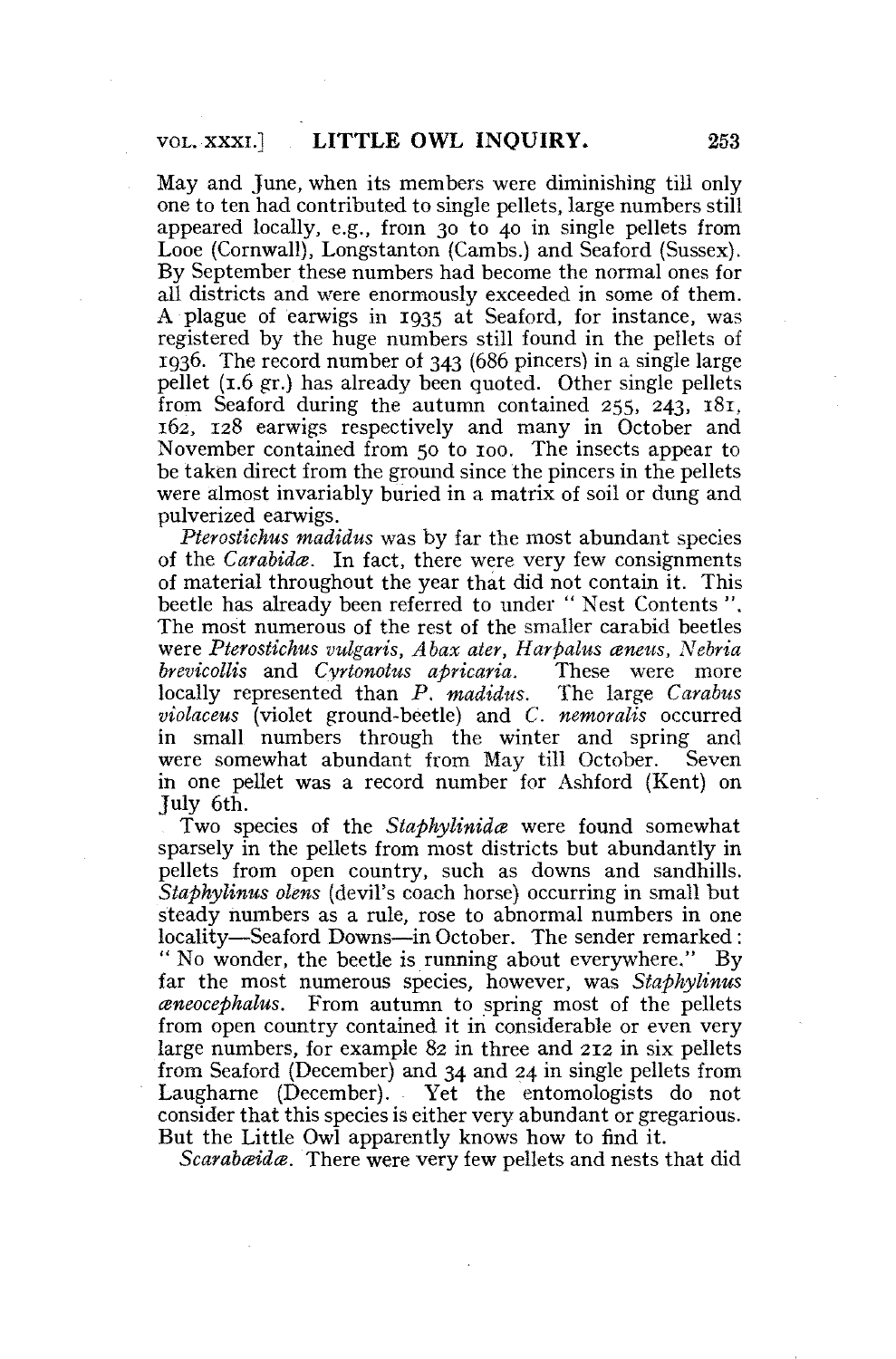not contain *Geotrupes* sp. (dor-beetle). Though on account of the bulk of the beetle, the numbers found are not so impressive as those of some other insects, *Geotrupes* is undoubtedly the most constantly present of all the insects that form food for the Little Owl. The fragments of *Geotrupes* are usually embedded in dung, showing that the Little Owl had delved to procure the beetle., Also, not only is dung near the nests and roosts usually well turned over, but two observers have noticed that the bird seems to follow the cows; when their grazing place is changed in autumn no more pellets are found in the usual site; when the cows return, so do the pellets. Three or four *Geotrupes* often occur in one pellet and occasionally even seven. In such cases the heads and legs only are found. *G. stercorarius* (the common dor beetle) appears throughout the year. The black *Geotrupes typhaus*  which frequents rabbit dung becomes abundant in spring disappears in summer and reappears in considerable numbers in autumn.

*Aphodius* is represented by more species in the pellets than any genus in the whole list. Though not nearly so widely distributed or abundant as *Geotrupes* in the pellets, it occurs very frequently.

*Melolonthidce.* This family forms a very important fooditem during the summer. *Melolontha vulgaris* (cockchafer) appeared in the pellets and nests at the end of May and became extremely abundant in June and July. Though still present in August, it was superseded by *Amphimallus solstitialis* (summer chafer) which continued into autumn. The nest debris was often permeated with the elytra, heads and legs of cockchafers. Whole pellets sometimes consisted entirely of the comminuted insects, whilst in others the legs and heads only were found.

Examples are : 26 cockchafers in two pellets ; 23 in two pellets ; 28 in three pellets all from Seaford on July 6th, 12th and 15th respectively.

Several correspondents had seen a Little Owl catching cockchafers. Mr. Clark wrote: " In July, 1936, for several nights I watched two adults and a young bird feeding on May beetles. These they took chiefly as the beetles left the grass but occasionally they took them on the wing."

*Curculionidce* (weevils) were eaten throughout the year. They became very abundant rather suddenly in March and April, in food material from all localities. *Barynotus obscurus,*  for instance, appeared simultaneously from many districts, in large numbers. This species, together with *Phytonomus*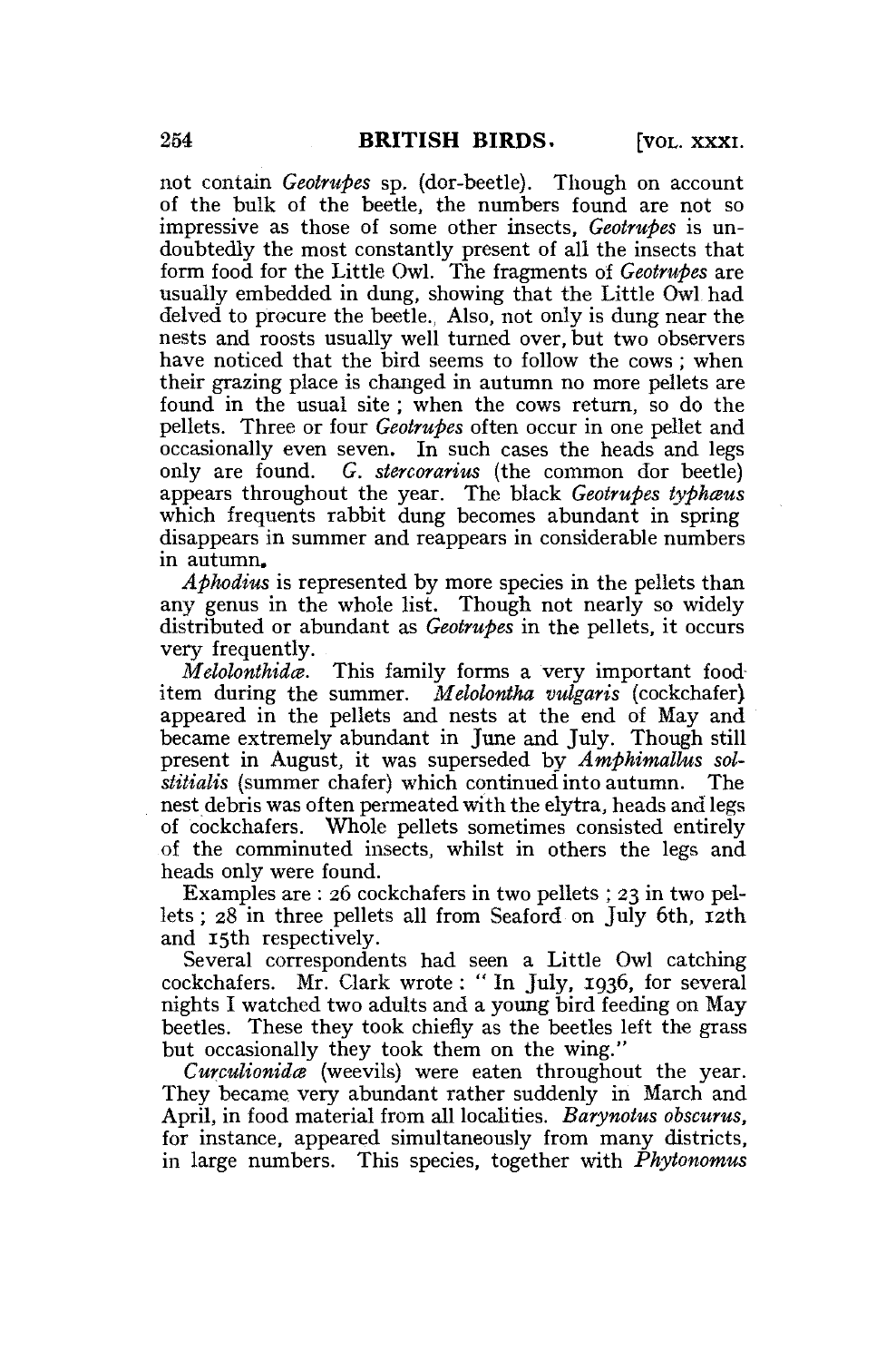*punctatus* and *Sitona sp.* were the most common and widely spread of the weevils. Some of the records are 36 in one pellet and 49 in six from Longstanton on March 28th and April 2nd; 41 weevils in four pellets from Ludlow on April 21st; 51 in one pellet from Laugharne on April 10th; 76 in four pellets from Hereford on April 29th. These are merely samples to show the sudden abundance of weevils that occurred from March onwards.

An interesting detail is that the presence of *Barynotus obscurus* was very frequently accompanied by the presence of chunks of wood, usually pine wood in the pellets. Yet the species is one that frequents vegetable refuse, and roots of grass and is often found under stones. The explanation has not been found.

*Elaterida.* This family also appeared suddenly in early spring, sometimes in large numbers and reached its peak in summer. *Agriotes lineatus* (click beetle) was by far the commonest representative. Examples of its occurrence are : 17 in two and 23 in four pellets from Ludlow on May 12th and July 6th; 48 in three pellets from Market Harborough, on June 4th ; 56 in three pellets from Seaford on June 17th. The larva (wireworm) was fairly frequent at all times of year. Two other species, *Agriotes obscurus* and *Lacon murinus,*  in smaller numbers, were also widely distributed.

*Tipulida. Tipula sp.* {daddy long-legs or crane-fly) afforded one of the most interesting records of the year. No crane-flies had been found in the pellets in early summer. At the end of August they suddenly appeared almost simultaneously from eleven counties, in very great numbers. 204 *Tipula* pellets were received between August and November. Many of them consisted of little else but *Tipula* eggs in a matrix of pulverized *Tipula*. The black chitinous egg-cases 1 mm. in length literally rained down as the pellets were broken. A pinch of •6 gram (half a pellet) taken haphazard from 80 grams of this material yielded 2,000 eggs (see photo). As very few of the *Tipula* pellets were without eggs, it seems as though the female flies must have been taken as they hovered over grass in the act of egg-laying. The crane-fly is believed to lay her eggs in batches of about 200. The species was chiefly *T. Paludosa.* 

Several cultures were made to test whether the eggs would hatch when taken from pellets. None did so.

The Little Owl must obviously have acted as a controlling factor on leather jackets during 1936.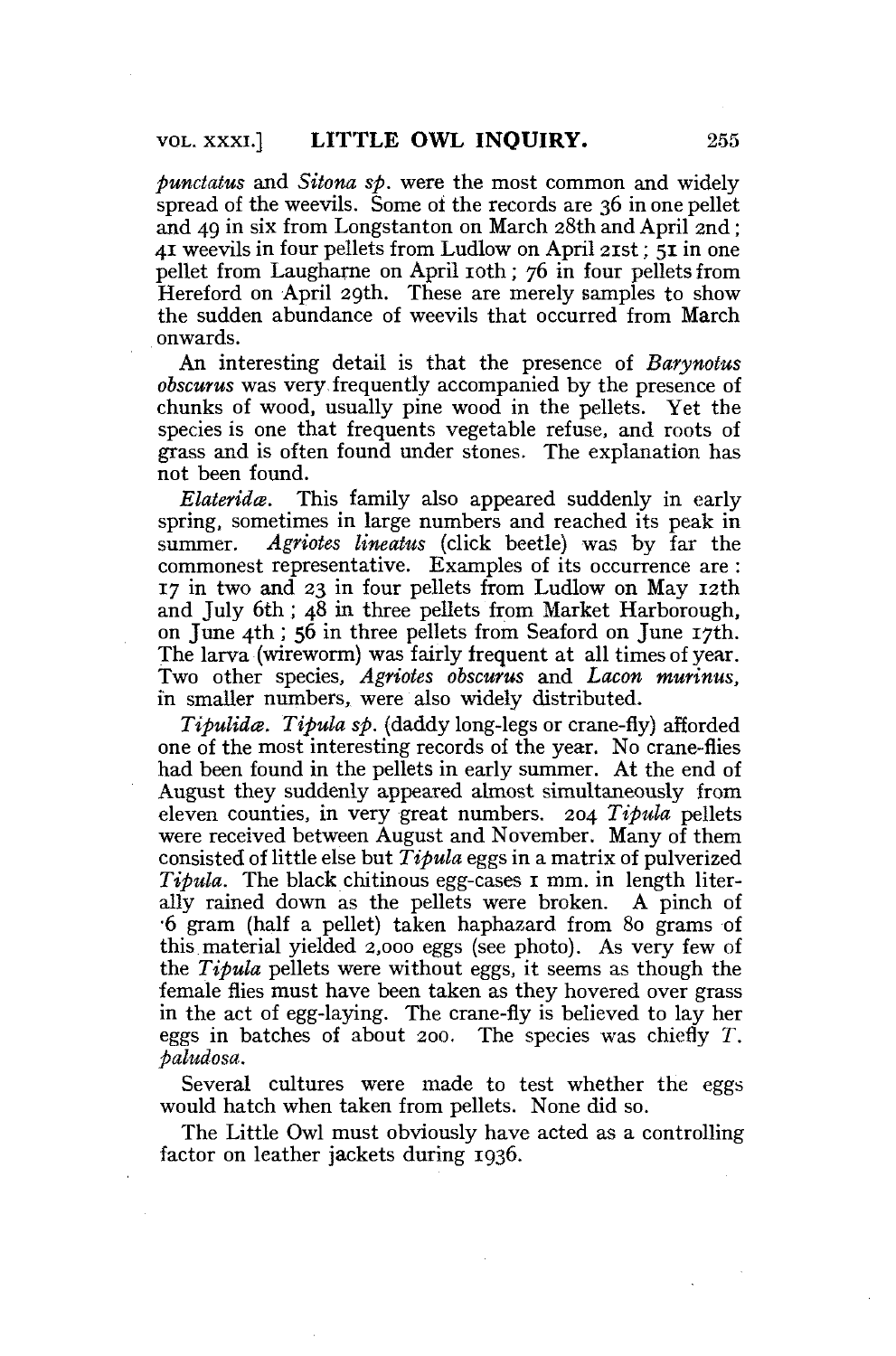*Necrophorida* (carrion beetles).

In view of the opinion of some people that Little Owls are specially partial to carrion beetles as food, the exact record of the experience gained by the Inquiry is now given.

Only three specimens of the brightly coloured species of burying beetles were found, the rest,  $72$  in all, were the black *Necrophorus humator.* Of other genera of carrion beetles, such as *Silpha* less than 20 specimens were found. The seasonal record for *Necrophorus sp.* was : winter, nil; spring, 27 ; summer, 28 ; autumn, 20. This gives an average of 3 for every 100 pellets.

A similar calculation made for *Geotrupes,* the commonest dung beetle, gives an average of 75 for every 100 pellets in the same three seasons. Dung beetles therefore seem to be used as a food supply more than those from carrion. The fact is that carrion does not lie about so frequently as dung. When it is found within the Little Owl's food territory, no doubt it is dealt with in the same way—turned over and the beetles extracted. The largest number of burying beetles for any one spot was eight in the Woking nest. Five were found in a larder at Wilmslow and four in food remains from Bretton Park and Shaugh. Otherwise the beetle occurred singly or in pairs in pellets containing many non-carrion beetles. A late autumn record was explained by the fact that a rabbit catcher had left many dead rabbits on the Seaford feeding haunts of the Little Owl. But even then, only four were found in a batch of pellets.

An examination of the habits of the common insects recorded shows that in almost all cases the species are such as hide by day and are active by night. Several of them, such as the carabids, earwigs and weevils, only use their wings under special conditions ; others do not possess any. Moreover, the fact that soil, moss or dung is almost invariably present in the pellets containing them is a further proof that they were taken direct from the ground. Hence the evidence goes to show that the Little Owl feeds to a great extent on what is common on the ground at dusk and by night.

#### INDIVIDUALITY IN FOOD HABITS ?

Any signs of individuality that have appeared in the food habits can be explained by the prevalence of certain food items on or near the feeding ground. Thus the Seaford, Carmarthen and Shaugh pellets are outstanding for the abundant remains of those kinds of insects that frequent open country. The Harold Wood, Bretton Park and Limpsfield sites were in wooded country, consequently rodents and birds were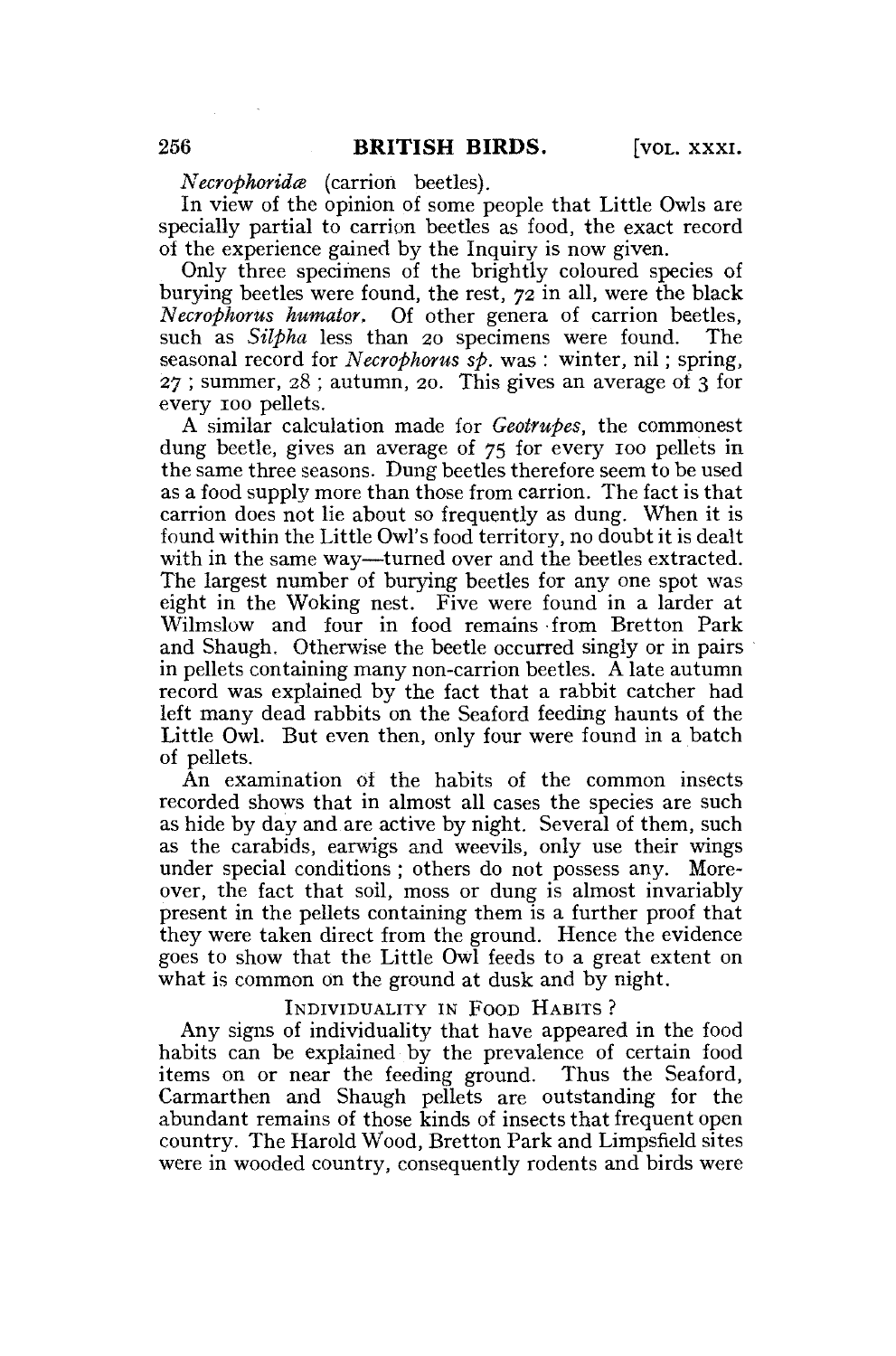used as food in greater numbers than in open country, though insects by no means disappeared. On the damp meadows round the Woking nest frogs are very plentiful, hence they appeared in the food in greater numbers than from any other site. On the beach at Dungeness sea-bird chicks may be easier to obtain than the normal food, though there is no evidence at hand to show what else the nest contained. The propensity for Storm-Petrels on Skokholm, as has already been described, is due to the abnormal food conditions of the Little Owl on the island.

How then does it happen that game chicks have not appeared in the food in districts where they are abundant ? Partly (in the opinion of the writer) because they are under shelter when the Little Owl begins its night hunting, but chiefly because chicks are not its natural normal food and the latter is taken first wherever it is abundant.

To quote from Mr. Rolls once more : " It seems to me from watching so much the one pair of owls (surrounded by Partridge chicks) that they have got to be hard pushed for food to take game birds; it does not appear to be natural food for them."

An occasional so-called " rogue " Little Owl may, however, acquire a taste for chicks (as, for instance, with the Osgathorpe and Roburgh pairs) and make depredations. But there has been no other evidence of this during the Inquiry.

In the matter of day-hunting, some individuals may practise this as a habit and others only rarely. From the evidence obtained this seems probable. But such factors as frost, rain and need of food for the young may act as an occasional urge. It cannot yet be stated with certainty that some Little Owls hunt habitually by day and others do not.

The results of the Inquiry into the nature of the food of the Little Owl have now been fully recorded. A summary of the conclusions arrived at by the writer from the combined work in the field and in the laboratory is as follows :—

# SUMMARY OF THE CONCLUSIONS.

## I.—GENERAL FEEDING HABITS.

(I) The Little Owl is chiefly crepuscular and nocturnal in its feeding habits.

(2) It sometimes hunts by day, especially during the nesting season. The extent to which this is done appears to vary with individuals. Very few observers have recorded habitual day-hunting.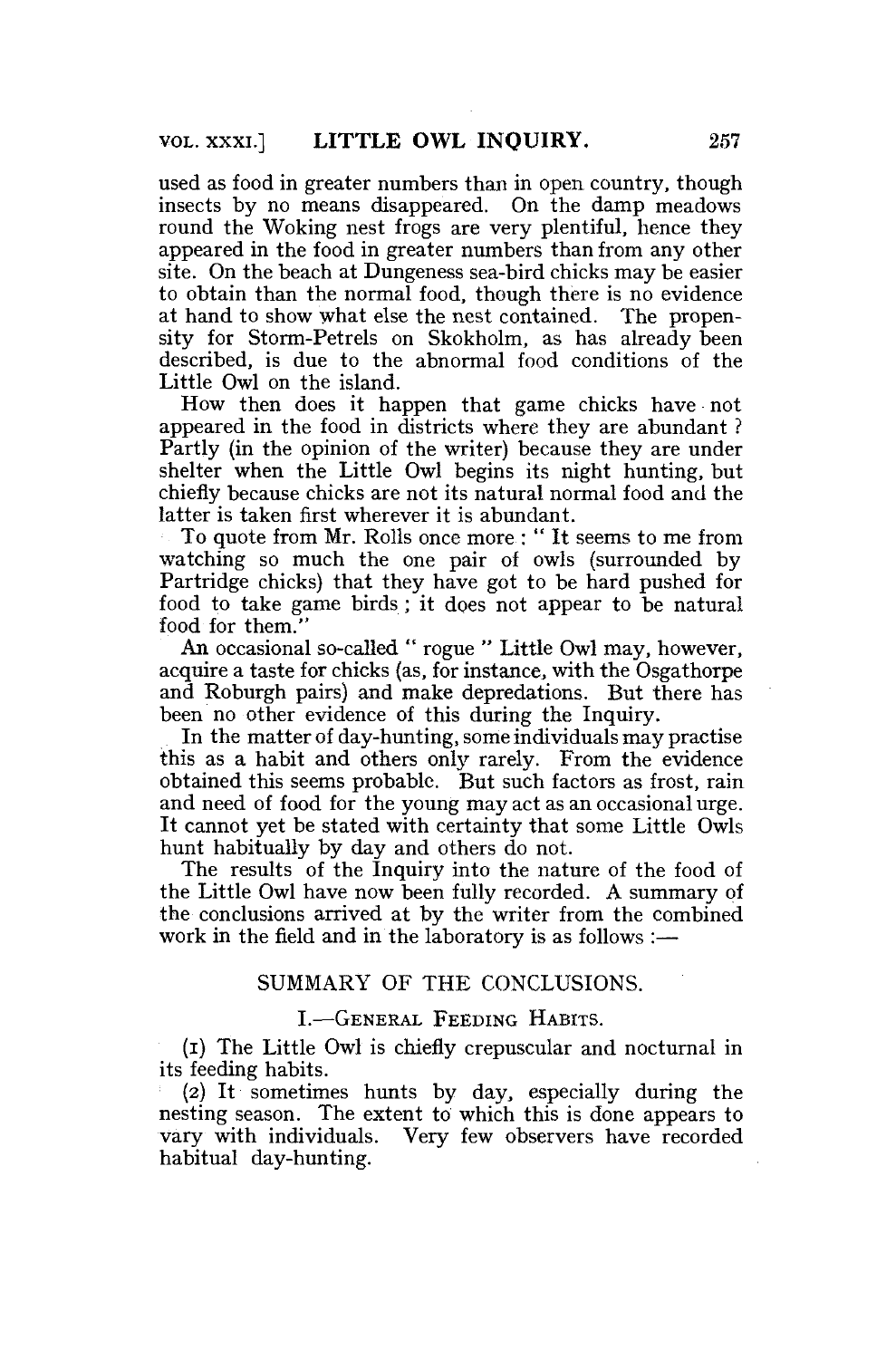(3) It is primarily a ground feeder. The rodents and insects found in the food prove this.

(4) The prevalent food at all times of year consists of insects and rodents.

(5) Carrion is very little used as food.

(6) There is no evidence to show that the Little Owl kills prey in order to store it, returning later to procure carrion beetles from it. The evidence is entirely against such a practice.

(7) The so-called " larders " are not used for the storage of food beyond present needs. They contain wings, bones and partially eaten animals. They might better be called " carving holes " or " refuse dumps ".

(8) There is no evidence to show that the Little Owl is in any way a menace to other species of owls. The pellets of the Little Owl found in the same tree holes as those of the Barn and Tawny Owls respectively have shown entirely different food remains.

### II.—RODENT FOOD.

(1) Small rodents are used as food throughout the year. During the nesting season large and medium-sized rats and small and medium-sized rabbits are also found frequently in the food remains.

(2) In districts and during seasons where voles and mice are abundant, they appear in regular succession in the food remains. This has been a marked feature of the food in 1937 in most districts.

## III.—BIRD FOOD.

(1) Birds take their place with insects and rodents as an important food constituent during the nesting season.

(2) At other times of year they are used sparsely.

(3) The birds most commonly taken are Starlings, House-Sparrows, Blackbirds and Song-Thrushes, in that order of abundance. There is a great numerical drop between these and all others recorded.

(4) The birds used as food are such as often frequent the ground (see Table 7).

(5) Very little evidence of nest-raiding has been recorded. Nests in holes, *e.g.,* walls, trees, boxes, are occasionally raided. No evidence of the destruction of nests and their contents concealed in thick bushes or herbage *(e.g.,* warblers) has been obtained.

(6) No eggs of other birds have been found in the Little Owls' nests or food.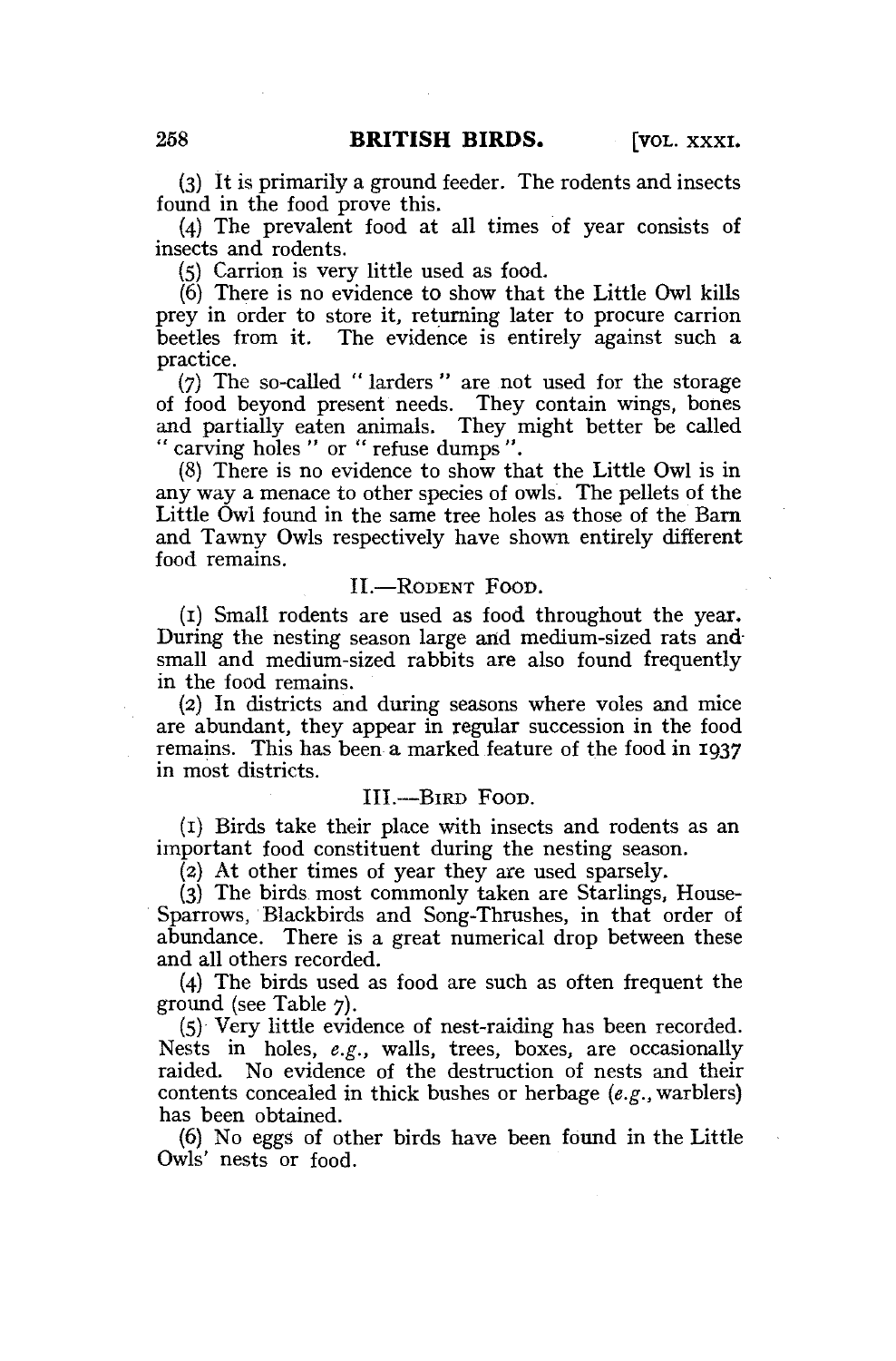(7) Game chicks are taken rarely. One certain and one doubtful game chick and seven poultry chicks (the latter from one Little Owl's nest during two seasons) is the sum total of the evidence gained by the field workers and analyst during sixteen months. But the reports of other correspondents have shown that locally, individual Little Owls sometimes acquire a tendency to take chicks.

IV.—INSECT FOOD.

(1) The Little Owl feeds largely on insects at all times of year, during all stages of growth and in all localities.

(2) The dominant species used as food are extremely abundant, either seasonally or through the year, *e.g.,* cockchafers, dor beetles, carabid beetles, weevils, earwigs and crane flies. There is a great numerical drop between the dominant species and the rest of the insects recorded.

(3) Any insect that appears in great numbers locally or universally becomes dominant for a time in the food remains, *e.g.,* cockchafers, crane flies, earwigs, devil's coach-horses.

Readers of the Report are reminded once more that the tables of animals, recorded as found in the food remains, refer to the period February, 1936, to July, 1937, only and include only those that have been actually seen by the regular field observers and the analyst.

From the evidence of the 1936-1937 Inquiry, the Little Owl cannot be said to feed habitually on game and poultry chicks. That it takes them in small numbers is certain. That it takes them in large numbers has not been proved during the sixteen months of investigation. The same is equally true of song birds, with the exception of Blackbirds and Song-Thrushes.

The writer has made no attempt to group the animals used as food according to their degree of usefulness or harmfulness. The obvious reason is that, with many species, even those. engaged in biological research in agriculture do not yet feel qualified to do so. It is, of course, a known fact that cockchafers, daddy-longlegs, click beetles and millipedes are very harmful to agriculture. On the other hand, the Carabid beetle *(Pterostichus madidus)* (extremely frequent in the food remains) is useful on account of its predatory habits and yet harmful in destroving the fruit of strawberry crops. Earwigs, again, which may be comparatively harmless on ordinary farm land are troublesome under horticultural conditions, as, for instance, by spoiling the petals of pyrethrum and other flowers grown for market. They are regarded as even more objectionable when they invade houses in large numbers as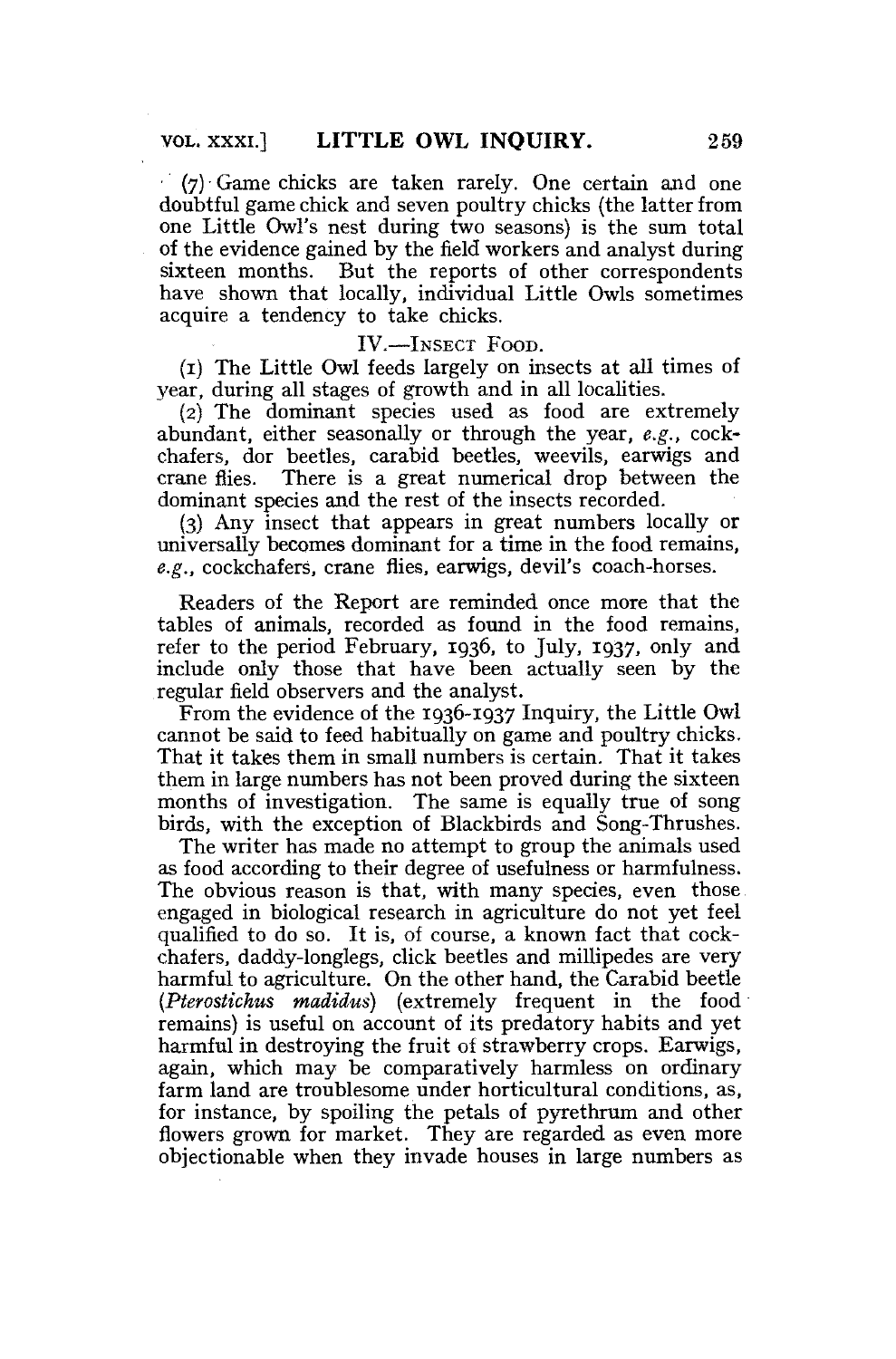sometimes occurs. The truth perhaps is, that with many species of insects it is impossible to generalize, and their usefulness or harmfulness can only be estimated by relation to the local circumstances in which they may at the time be occurring. Readers must therefore be left to form their own opinions on species such as these, and all that has been possible in the lists of invertebrates is to indicate by means of an \* those species definitely known to be important as pests.

The above summary brings the Report of the Inquiry into the food of the Little Owl to a close.

### HELPERS IN THE INVESTIGATION.

Dr. Claud Ticehurst and Mr. Kinnear have given unstinted help with the bird section throughout the investigation. Their advice has been as valuable as their help with the identification of feathers. Dr. Blair provided a basis for the whole of the insect work, when he named the first sets of beetles that were found in the pellets. Mr. Hugh Main procured for the analyst a collection of the most frequently occurring beetles, in order that the fragments could be compared with the entire insects. At the end of the investigation the bits of beetles were sent, in their Families, to Messrs. Coulson and Allen, who named every species that had not been seen by Dr. Blair. This was an extremely lengthy and intensive piece of work. Mr. Fryer gave time and valuable advice whenever called upon. To all these experts the Trust owes its warm thanks and the analyst deep gratitude. To Miss Margaret Perry and Mr. Seth-Smith for their experiments, to Mr. Kenneth Humphries for great help with the practical work of analysis, and to Mrs. Burrows (Girton) and Miss Sturge and Dr. Janet Vaughan (Cambridge) who made the " spade-work " lighter than it would otherwise have been, the analyst offers her warm thanks. The complement to this assistance in the analysis is the co-operation of the field workers, whose efforts have been fully described already. Without them a thorough inquiry would have been impossible.

A FORMER INVESTIGATION OF THE LITTLE OWL'S FOOD. Dr. Walter E. Collinge made an extensive three-year investigation of the Little Owl's food from 1918, the Report of which was published in his book, *The Food of some British Wild Birds.* 

His researches comprised the examination of the gizzards of 194 adults and 18 nestlings, of 267 pellets and many larder holes. When this work was completed he received an offer to supply him with dead Little Owls from estates in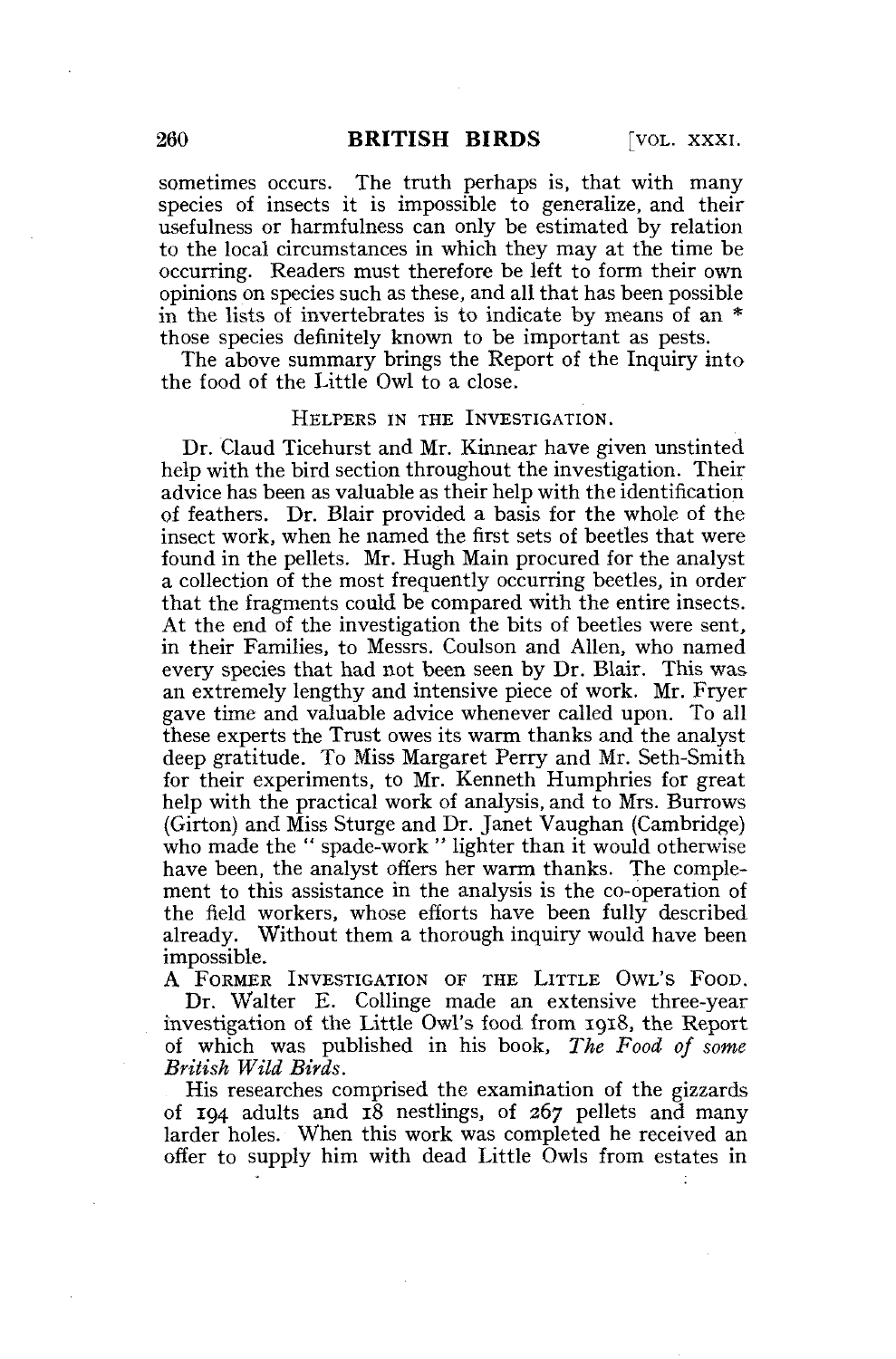Hampshire. This resulted in a further examination of 96 gizzards, representing 27 estates.

The gist of his conclusions, as the result of both parts of the investigation, was that insects, voles, and mice constitute the chief items of the Little Owl's food throughout the year. He found that birds are not taken in large numbers and that " in comparison with other food items the amount of game birds used is infinitesimal".

Readers of this Report cannot fail to be impressed by its similarity to that of the present Inquiry. Any differences are those of mere details. The same predominating types of food are reported by both. Moreover, the conclusions drawn, in each case from first-hand experience, are alike.

If the opinions, given below, of various Scientific Institutions of Europe are also carefully read, it will be seen that they too correspond with the results recorded in the two Reports.

The conclusions of this Inquiry are, therefore, fully corroborated by those of other workers in this country and in Europe.

OPINIONS OF THE LITTLE OWL FROM OTHER COUNTRIES.

The following reports from Scientific Institutions on the Continent were sent to the writer shortly before the Inquiry began.

SWITZERLAND : A. Schifferli, Station Suisse d'Ornithologie de Sempach :

" In Switzerland the Little Owl (C. *noctua)* is among the birds which are protected by the Government. Among ornithologists this Owl is everywhere appreciated as very useful because it is well known that its food consists chiefly of mice, harmful insects as grasshoppers, cockchafers, crickets, etc. I can confirm that by my own experience. It happens exceptionally that the Owl kills a pigeon in the dove-cot but only when it is bitterly cold and nothing else to get for food. And even then we cannot speak about a damage. The Owl is known as very useful."

HOLLAND : Dr. G. J. Van Oordt, Zoologisch Institut der Rijksuniversiteit: " I have now a long letter from the Phytopathological service at Wageningen by which the investigations about utility of birds are done. This is stated : the Little Owl is a rather common bird all over the country. It is especially a bird of the pollard willows in which it likes to breed. The food after investigations of a number of balls (pellets) consisted of 214 shrews, 79 mice, 18 Sparrows, 7 Starlings, 1 young Blackbird, 3 frogs, many beetles (especially *Geotrupes).* Hunters declare the bird to be harmful and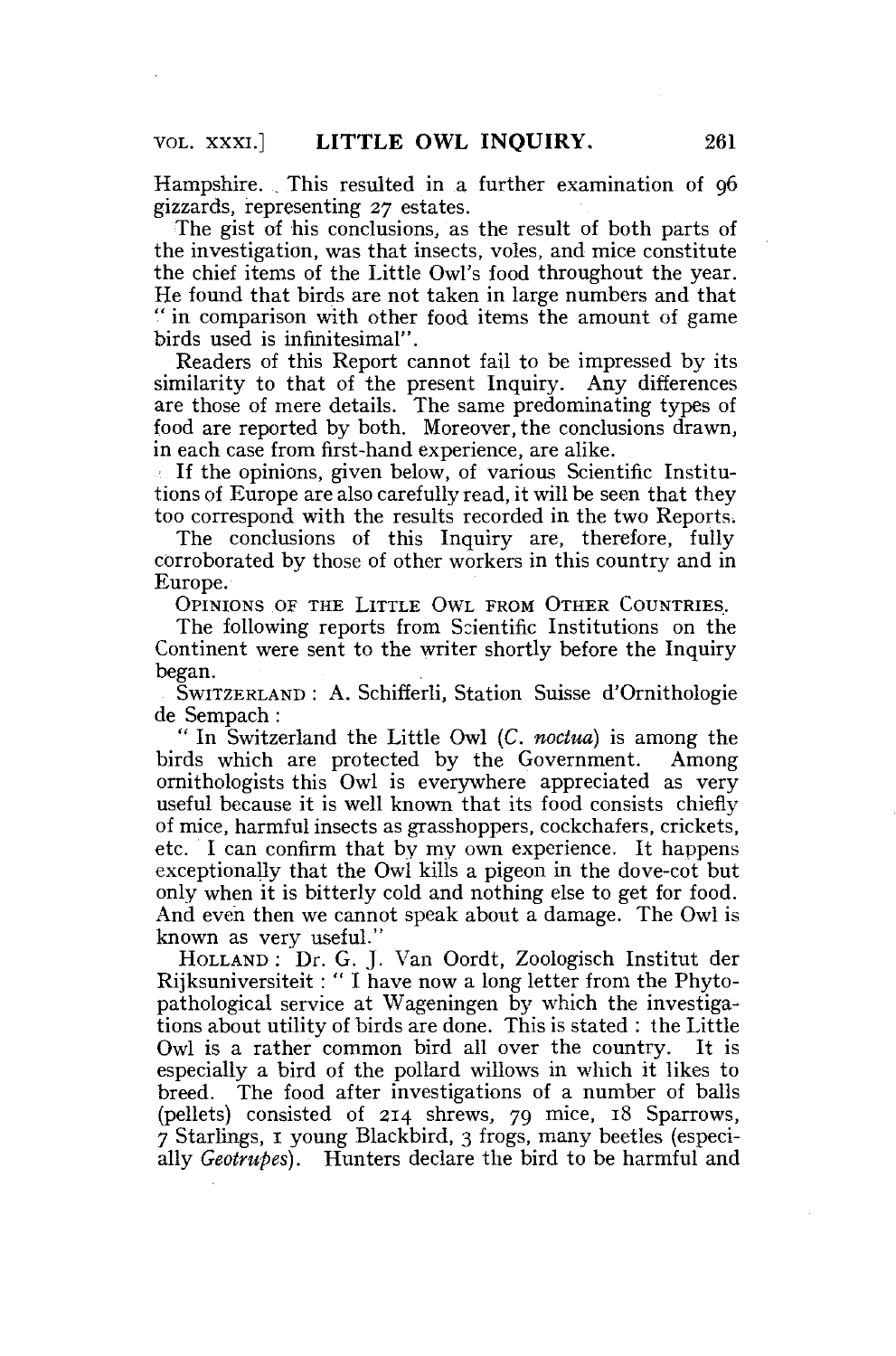of course Little Owls will take young Pheasants when there are many available. But the standpoint of the Phytopathological service is that the Little Owl is only harmful in a few cases and must be preserved mostly."

GERMANY : Dr. phil. h.c. Hans Freiherr von Berlepsch, Versuchs und Musterstation für Vogelschutz:

" The small Owl (C. *noctua)* is without doubt of the greatest use in Germany. 90-98 per cent, of its prey are mice, chiefly field-mice (*Arvicolida*). It is only during hard winters when there is heavy snowfall that an owl will occasionally get into a Pigeon cot. Its utility is beyond doubt."

HUNGARY : James Schenk, Director of the Royal Hungarian Institute of Ornithology: " The Inquiries in Hungary have given the result that the Little Owl eats chiefly little mammals and insects, also to a small extent little birds. The Little Owl is in Hungary therefore a useful bird and protected by the law of Bird Protection. The birds that it takes are generally Sparrows but sometimes Redstarts and other birds which breed in holes of trees. Keepers and farmers here see first the harmfulness and last the usefulness. I think it is the same also in England."

DENMARK : Ingvald Lieberkind (Mag. Scient.), Copenhagen : " Both farmers and gamekeepers formerly considered the Little Owl as being a great destroyer and many have been killed for that reason. Now this opinion is changed and the Little Owl is considered a harmless bird." Herr Lieberkind sent the letter to Halfaan Lange who had made a special investigation in various parts of Denmark. He sent the following list of contents from pellets and gizzards: Many earthworms (he enclosed a packet of setæ), mice and voles in great numbers, moles, Starlings, House-Sparrows, Chaffinches, Larks, many *Scarabaus* beetles.

It is interesting to note that Aristotle (384-322 B.C.) was probably the first naturalist to describe the feeding habits of the Little Owl. His results coincide very closely with those of the present Report in A.D. 1937.

" The Glaux and the other birds which see imperfectly procure their food by hunting in the night. They do not this all the night, but in twilight and at early dawn. *They hunt mice and lizards and beetles* and such other small animals."

" Glaux and all other birds with crooked claws eat the Kalaris." (i.e., White Wagtail, exceedingly frequent on *(i.e.,* White Wagtail, exceedingly frequent on migration in the Mediterranean countries.)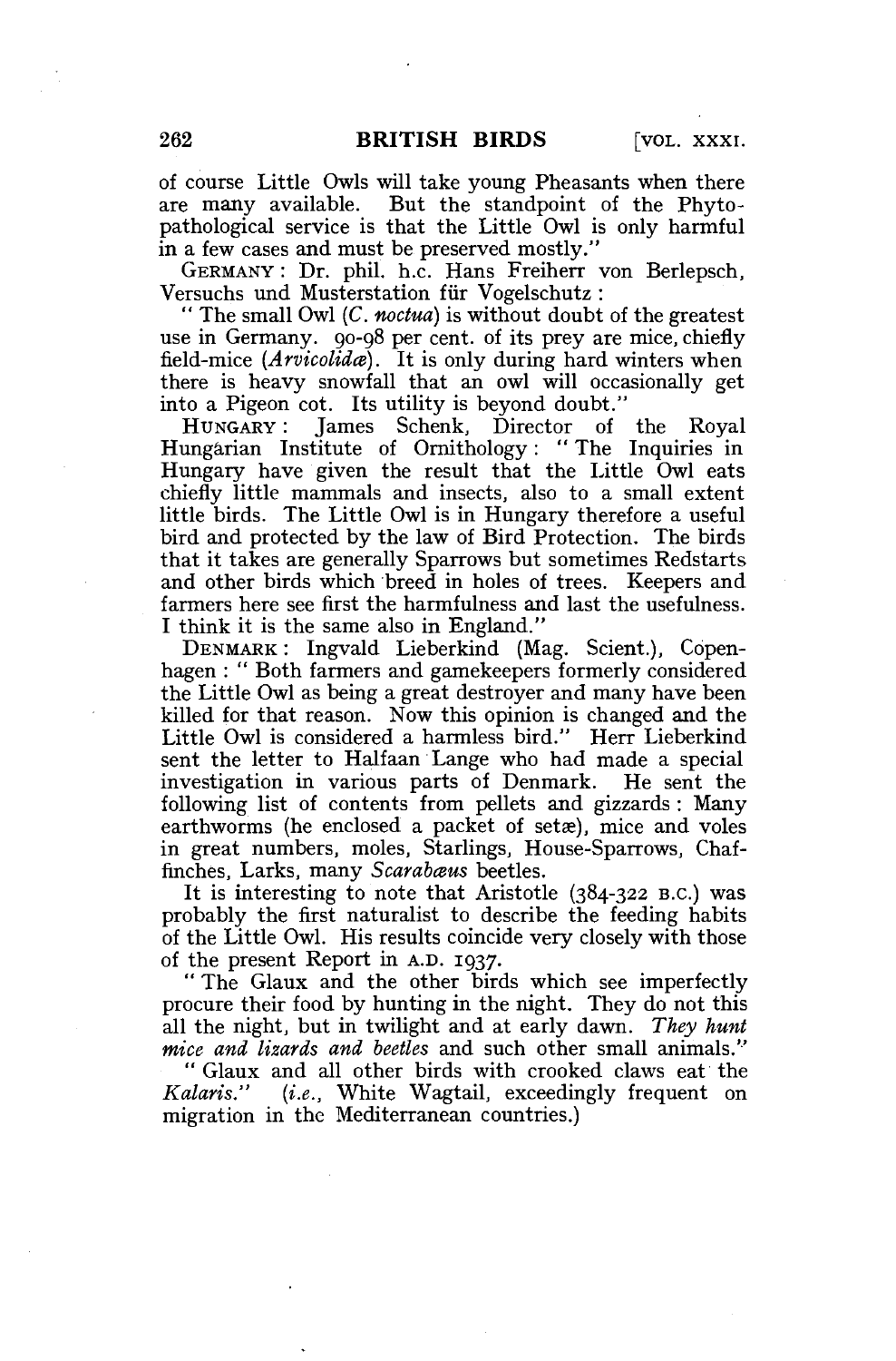# VOL. xxxi.] LITTLE OWL INQUIRY. 263

## TABLE OF CONTENTS.

|                                                                                                                                                                                                                                                                                                                                                                                                                                                                                                                                                                   | <b>PAGES</b>   |
|-------------------------------------------------------------------------------------------------------------------------------------------------------------------------------------------------------------------------------------------------------------------------------------------------------------------------------------------------------------------------------------------------------------------------------------------------------------------------------------------------------------------------------------------------------------------|----------------|
| Report of the Special Committee of The British Trust for<br>Ornithology                                                                                                                                                                                                                                                                                                                                                                                                                                                                                           | $162 - 163$    |
| Geographical Distribution of the Little Owl. History of its<br>Introduction into the British Isles                                                                                                                                                                                                                                                                                                                                                                                                                                                                | 164            |
| Organization by The British Trust for Ornithology of an<br>Investigation into its Food Habits. Scope of the Inquiry                                                                                                                                                                                                                                                                                                                                                                                                                                               | $165 - 166$    |
| Counties and Localities from which Food Material was sent                                                                                                                                                                                                                                                                                                                                                                                                                                                                                                         | 167            |
| Numerical Status of the Little Owl. Evidence of a decrease<br>in numbers in some districts $\cdots$ $\cdots$ $\cdots$ $\cdots$                                                                                                                                                                                                                                                                                                                                                                                                                                    | $167 - 171$    |
| Field work done by regular observers. Areas worked during<br>Part I. of the Inquiry. The special game and poultry investigation of Part II.<br>$\sim$ 100 $\sim$                                                                                                                                                                                                                                                                                                                                                                                                  | $171 - 176$    |
| Food Pellets. Their varieties. Methods of finding and<br>examining them. Periodicity of pellet evacuation                                                                                                                                                                                                                                                                                                                                                                                                                                                         | 176-178        |
| Nests and "Larders". Characteristics of contents. Table                                                                                                                                                                                                                                                                                                                                                                                                                                                                                                           | 178-182        |
| Gizzards. Tables of gizzard contents examined during the<br>Inquiry (Parts I. and II.). Sparsity of contents in many<br>gizzards                                                                                                                                                                                                                                                                                                                                                                                                                                  | 182-186        |
| $\begin{minipage}{.4\linewidth} \textbf{Problems concerning Feeding Habits. Daylight feeding ?} \begin{minipage}{.4\linewidth} \textbf{Test radiing ?} \begin{minipage}{.4\linewidth} \textbf{Food storage ?} \end{minipage} \begin{minipage}{.4\linewidth} \textbf{The ``beetle-bait''} \end{minipage} \begin{minipage}{.4\linewidth} \textbf{C} \end{minipage} \begin{minipage}{.4\linewidth} \textbf{C} \end{minipage} \begin{minipage}{.4\linewidth} \textbf{C} \end{minipage} \begin{minipage}{.4\linewidth} \textbf{C} \end{minipage} \begin{minipage}{.4\$ |                |
|                                                                                                                                                                                                                                                                                                                                                                                                                                                                                                                                                                   | 186-187<br>and |
| Special Incidents. A Sick Little Owl. A Red-legged Partridge.<br>A Pheasant's Wing. The Gawsworth Nest. The Buckleigh<br>Nest. A Dead Little Owl. A possible Association between<br>Little Owls and other species of Owls    207-211                                                                                                                                                                                                                                                                                                                              | 205-207        |
| Some Causes of Mortality<br>$\mathbf{r}$                                                                                                                                                                                                                                                                                                                                                                                                                                                                                                                          | 211            |
| Vertebrates found in the food remains<br>and the company of the company of                                                                                                                                                                                                                                                                                                                                                                                                                                                                                        | 211-226        |
| Rodents. Their prevalence. Increase in number in the food                                                                                                                                                                                                                                                                                                                                                                                                                                                                                                         |                |
| during 1937                                                                                                                                                                                                                                                                                                                                                                                                                                                                                                                                                       | 212-213        |
| Birds (other than game). Calendar of species found during<br>Inquiry. Skokholm Island Incident. Evidence of<br>Correspondents on the Little Owl's food                                                                                                                                                                                                                                                                                                                                                                                                            | $2I4 - 2I8$    |
| Poultry and Game. Experiments with caged Little Owls<br>fed on chicks                                                                                                                                                                                                                                                                                                                                                                                                                                                                                             | 218-220        |
| Poultry and game chicks as food of the Little Owl in the field.<br>Comments on the results recorded. Summary of work done<br>on Bretton Park Estate<br>$\ldots$ . $\ldots$                                                                                                                                                                                                                                                                                                                                                                                        | 220-226        |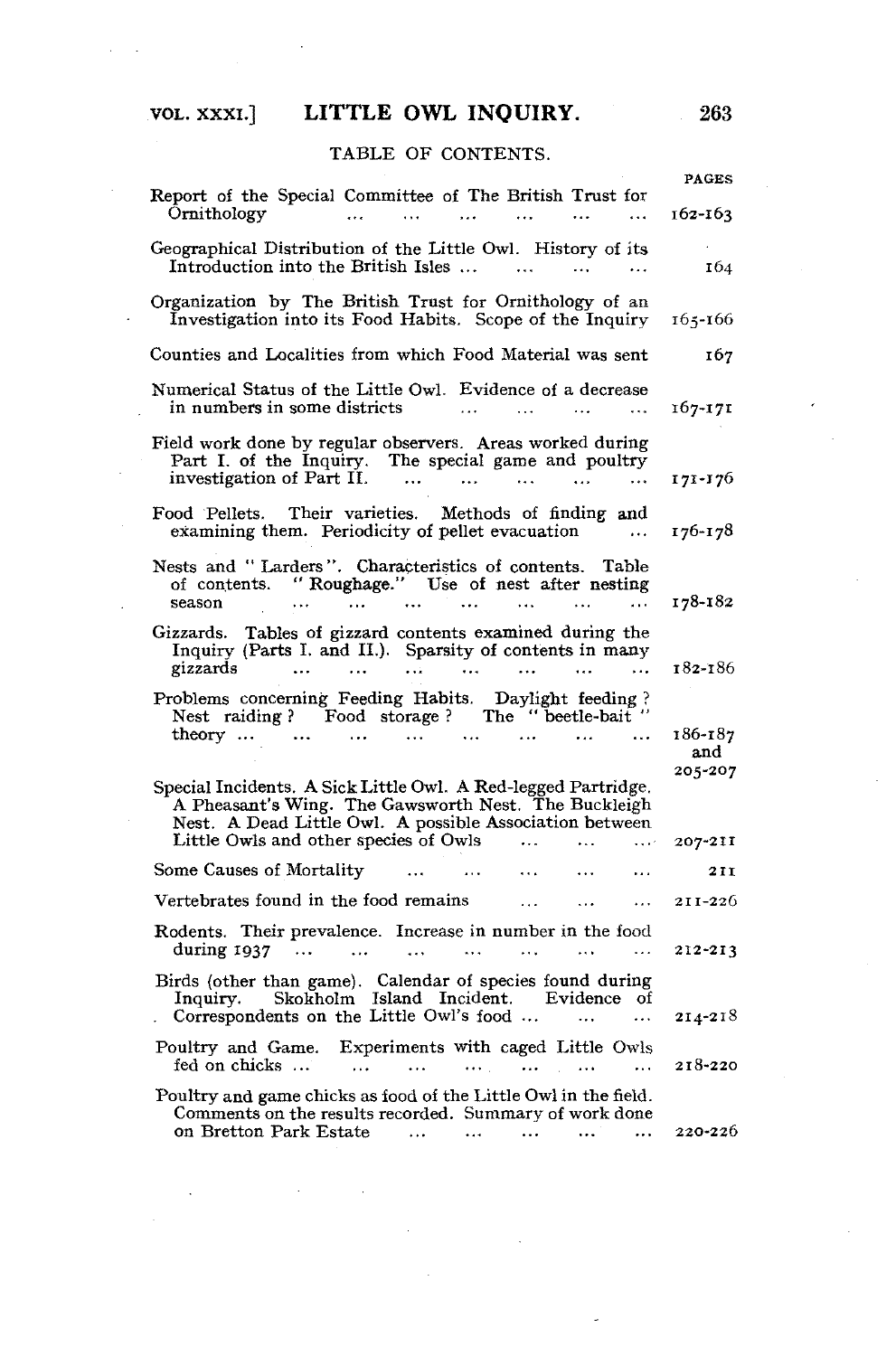264 **BRITISH BIRDS.** [VOL. XXXI.

|                                                                                                                                                                        | <b>PAGES</b> |
|------------------------------------------------------------------------------------------------------------------------------------------------------------------------|--------------|
| List of Invertebrates found in the food remains $\ldots$ 227-229                                                                                                       |              |
| Prevalence of insects in the diet. Contents of some insect<br>pellets. Seasonal abundance of definite species in food<br>remains. Notes on insects of special interest | 249-256      |
| Individuality in food habits determined by the local pre-<br>valence of certain food items or by external conditions                                                   | 256          |
| Summary of Conclusions, drawn from the results of the                                                                                                                  |              |
| Inquiry        257-260                                                                                                                                                 |              |
| Helpers in the Investigation                                                                                                                                           | 260          |
| Dr. Collinge's previous Investigation of the Little Owl's food                                                                                                         | 260          |
| Opinions from other European Countries on the Little Owls'                                                                                                             |              |
| food<br>$\ldots$ $\ldots$ $\ldots$ $261-262$<br><b>Contract Contract Contract</b>                                                                                      |              |

#### ERRATA.

Pages 167 and 169: Carmarthenshire (Laugharne) (not Abercorran). Pages 167 and 182 : *Lanes.* (Warrington) (not Cheshire). Page 169 : *Westmorland* (Windermere) (not Cumberland). Page 169 : (2). Yorks (Filey, *East* Riding) (not North). Page 171 : (7). Essex, Little *Burstead* (not Bursted). Page 175 : Shropshire, *Williams (not Williams)*.<br>Page 175 : Shropshire, Apley Castle Estate (much wild game) (delete parentheses).<br>Pages 182 and 183 : Berks (Newbury) (not Bucks.). Page 184 : H. Britten (not Britton). Page 213 : line 9 from bottom. Also one water shrew (not including e water shrew). one water shrew).<br>Page 213: line 2. Wilmslow (not Altrincham). Page 228, 2nd column: \* *Agriotes lineatus* L. (insert sign of frequency--<sup> $\ddagger$ </sup>).

Page 228, 2nd column:  $\ddagger$ Corymbites pectinicornis L. (delete sign of frequency.

Page 228 : Lepidoptera, Smerinthus ocellatus (not Sinerinthus).

Page 228 : *Lepidoptera, Smerinthus ocellatus* (not *Sinerinthus).* 

Page 228 : *Lepidoptera, Smerinthus populi* (not *Sinerir'thus).* 

Page 229 : *E. M. Nicholson, Sussex* (not Surrey).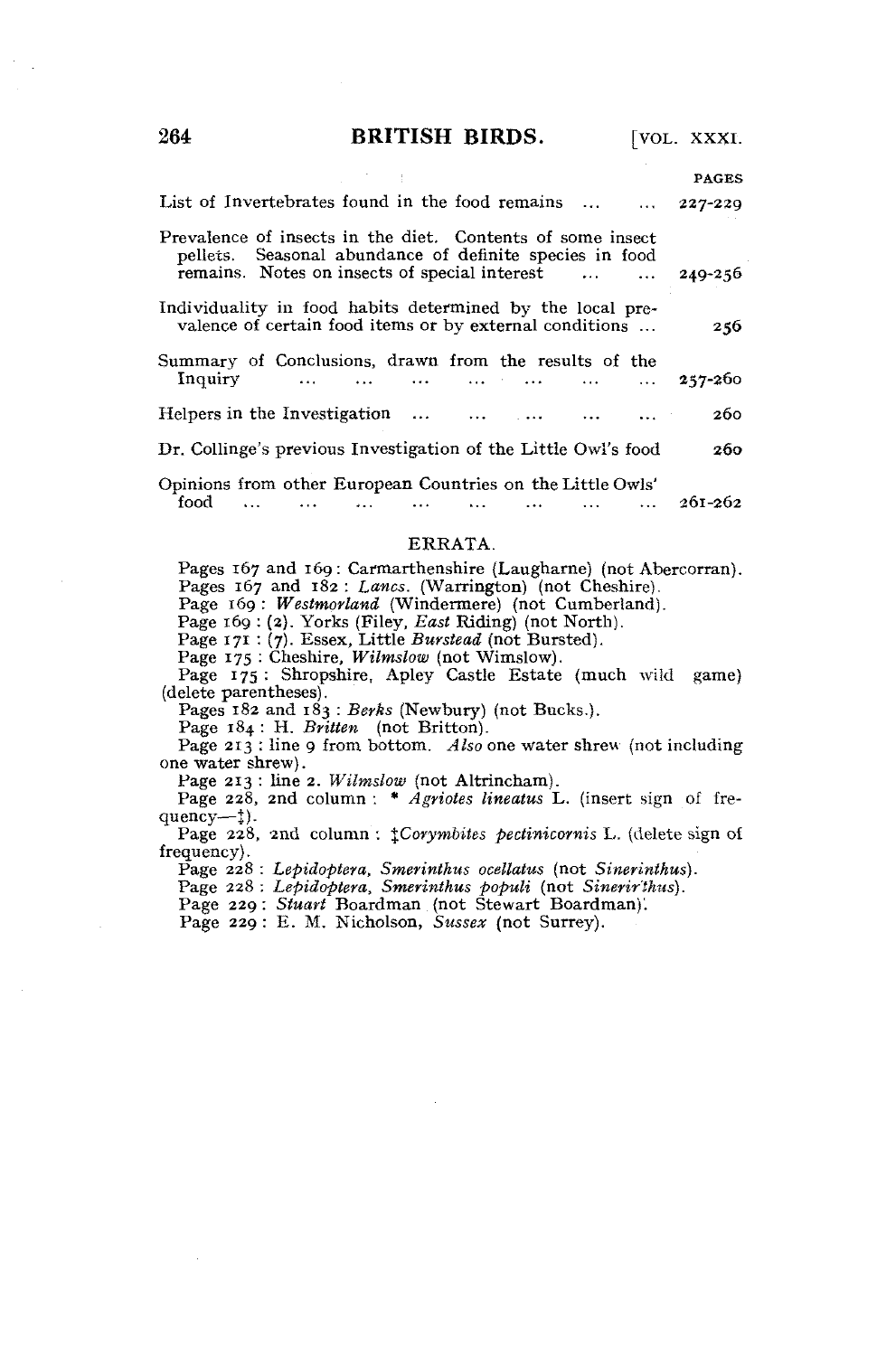

Little Owl. *(Photographed by* W. A. Ramsay.)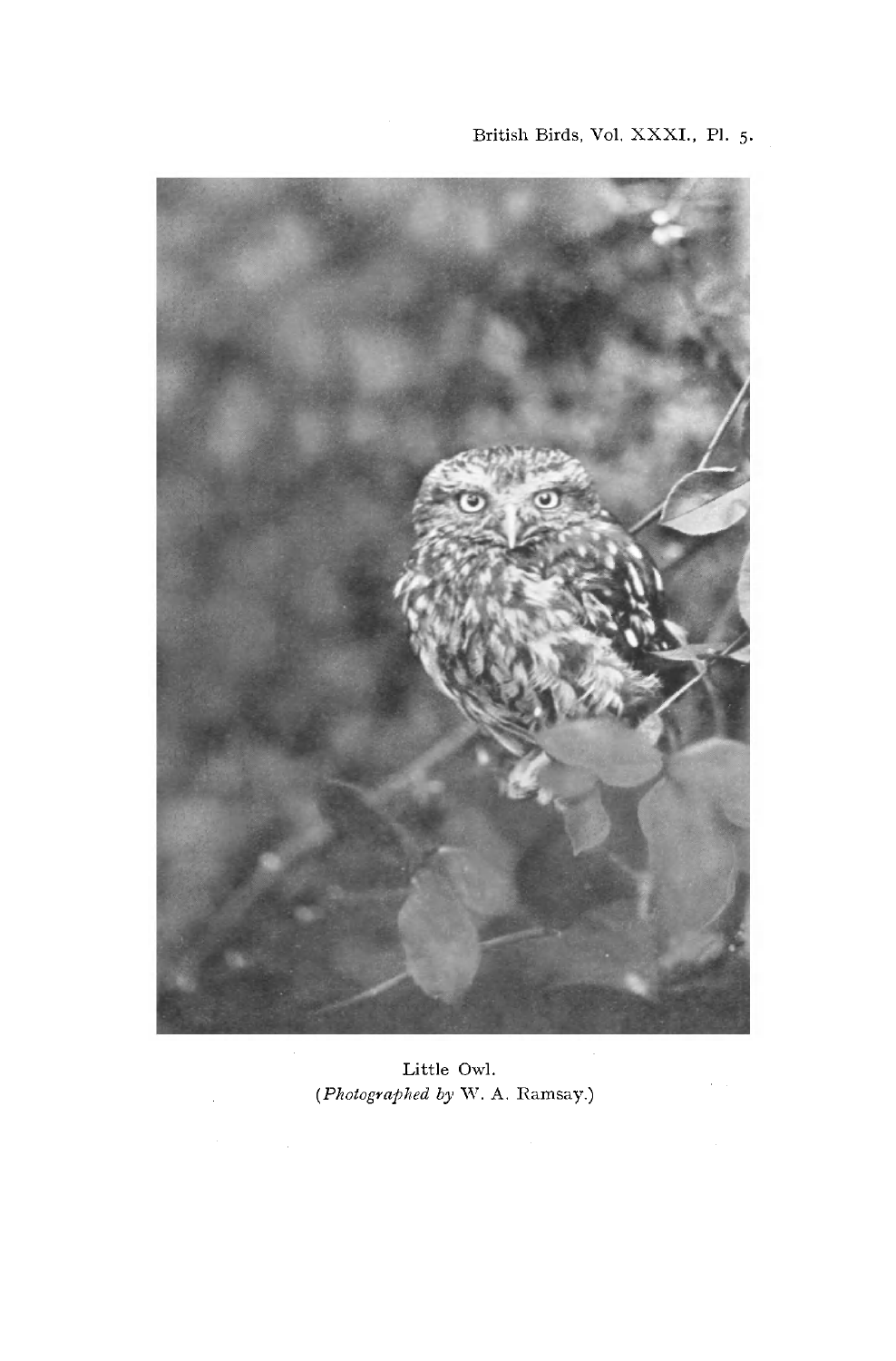



Sparrow and Mouse pellet. (From a tame bird)

Feather pellet.



Rodent and insect pellet.



Weathered Rodent pellet.



Normal insect pellets.



A typical autumn pellet.



Pellets of

Nestlings.



Earwig pellet.

Chick pellets (From the Zoo).

Typical pellets of the Little Owl. *(Photographed by* J. R. Marriott.)



Day-old-chick pellets from tame bird.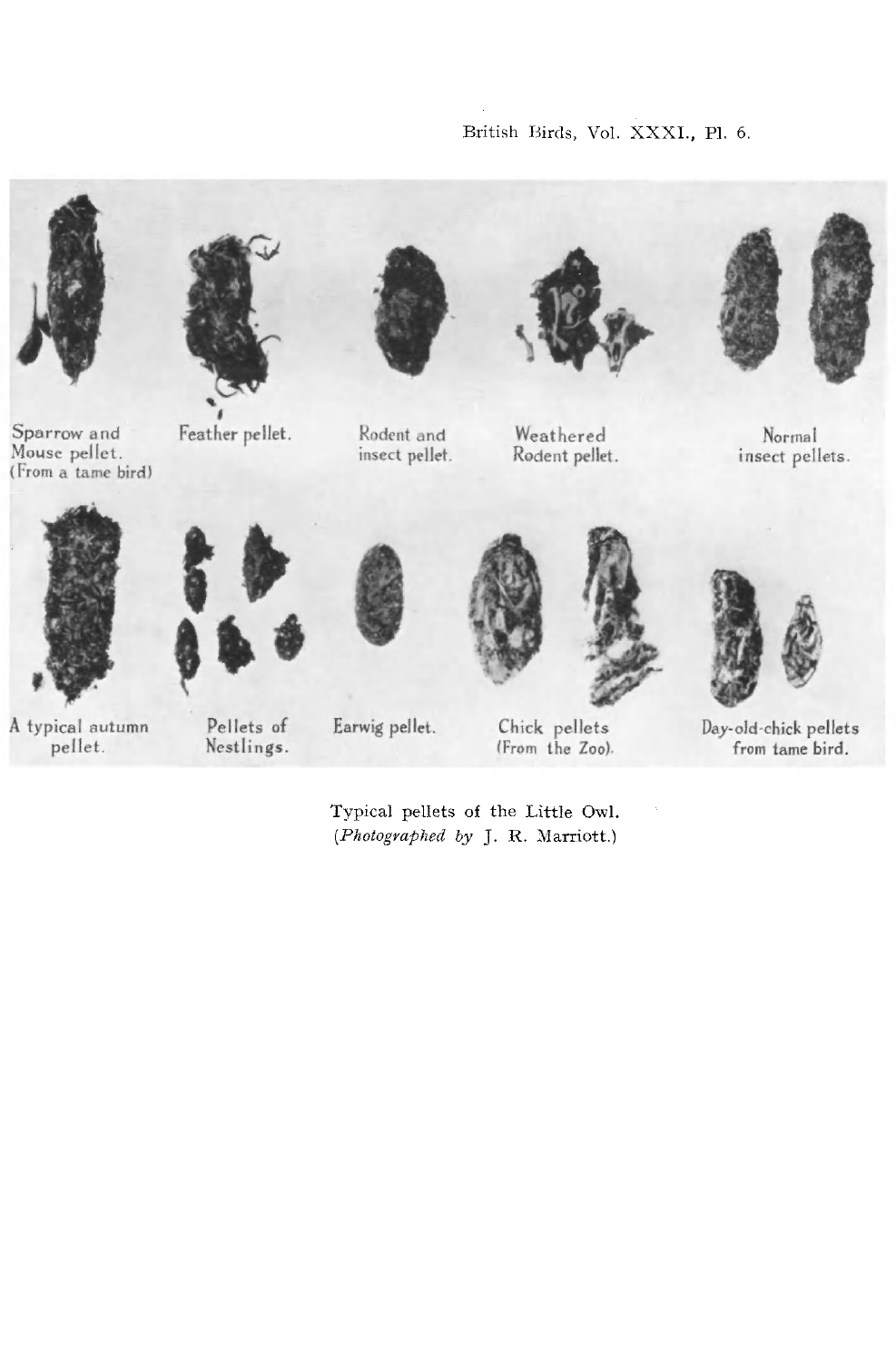British Birds, Vol. XXXI., PI. 7.



Pellets of some Birds of Prey *(Photographed by W. Tams.)*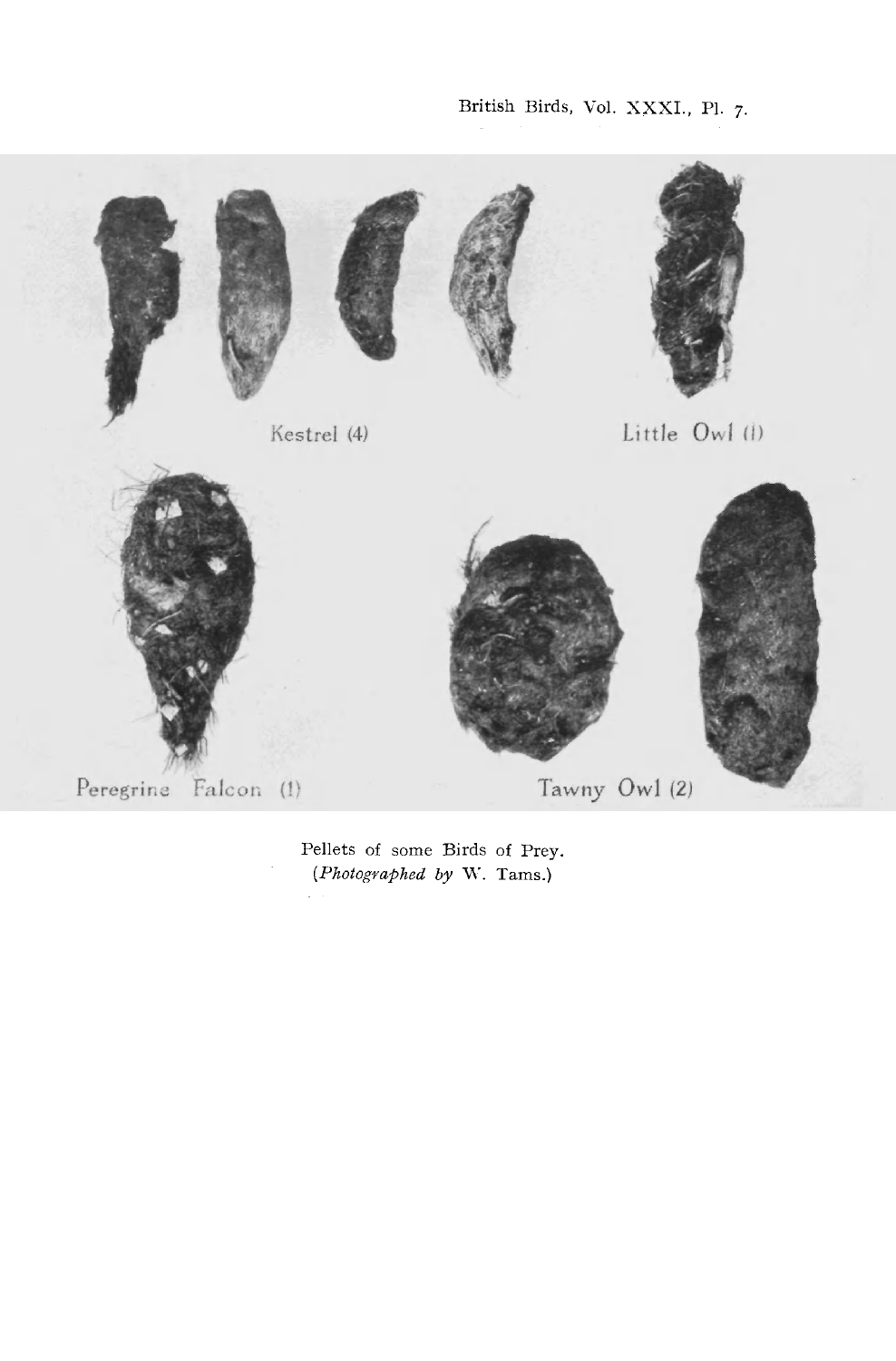# British Birds, Vol. XXXI., PI. 8.



Remains of Rodents from Little Owl food material. *{Photographed by* J. R. Marriott.)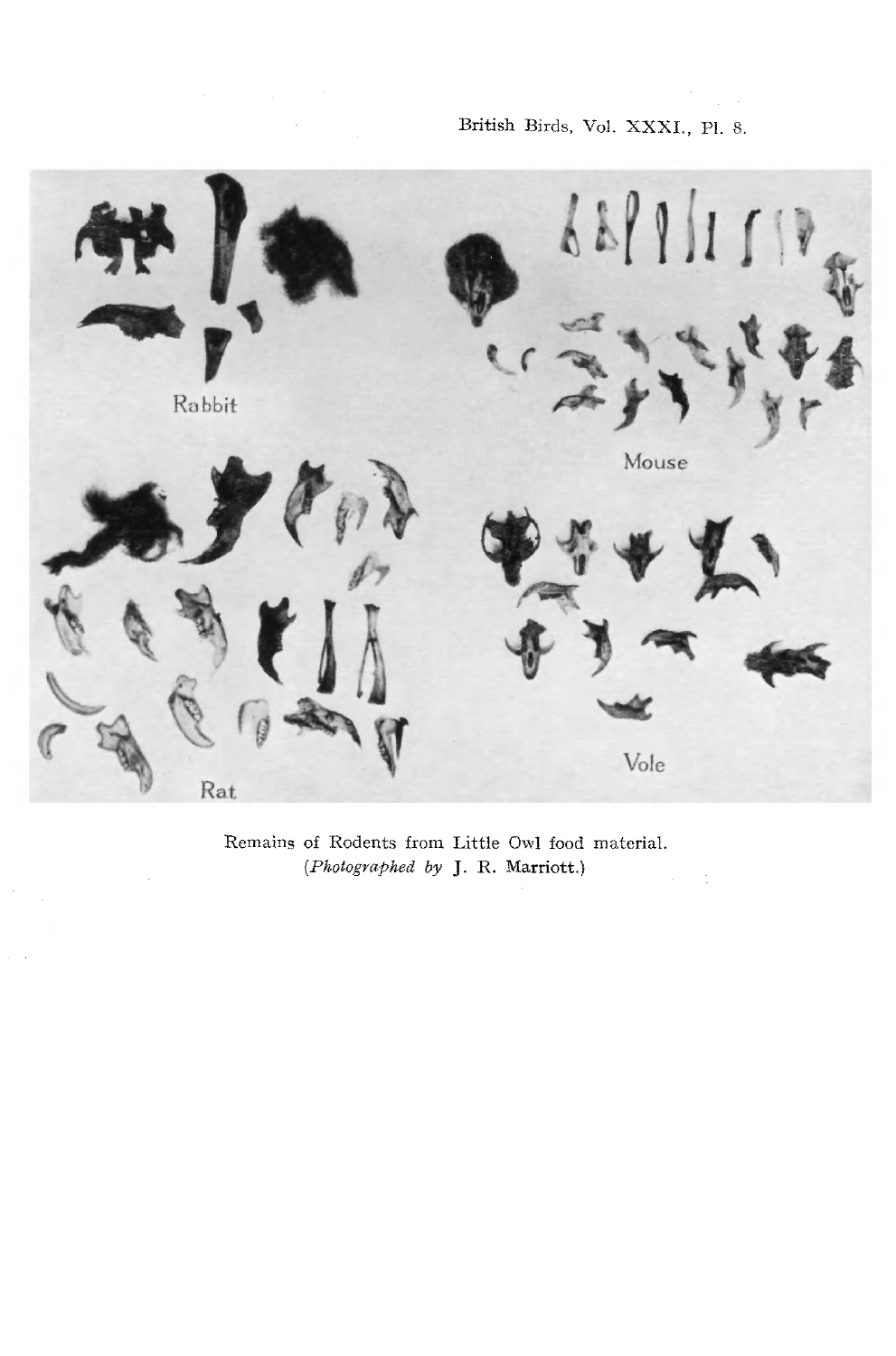

UPPER—Result of experiment, showing the down, bill and bones of a chick, taken from a pellet. LOWER—Sample taken from 2,000 eggs of daddy-longlegs *(Tipula)*  contained in .6 gram of pellet material.

*(Photographed by* J. R. Marriott.)